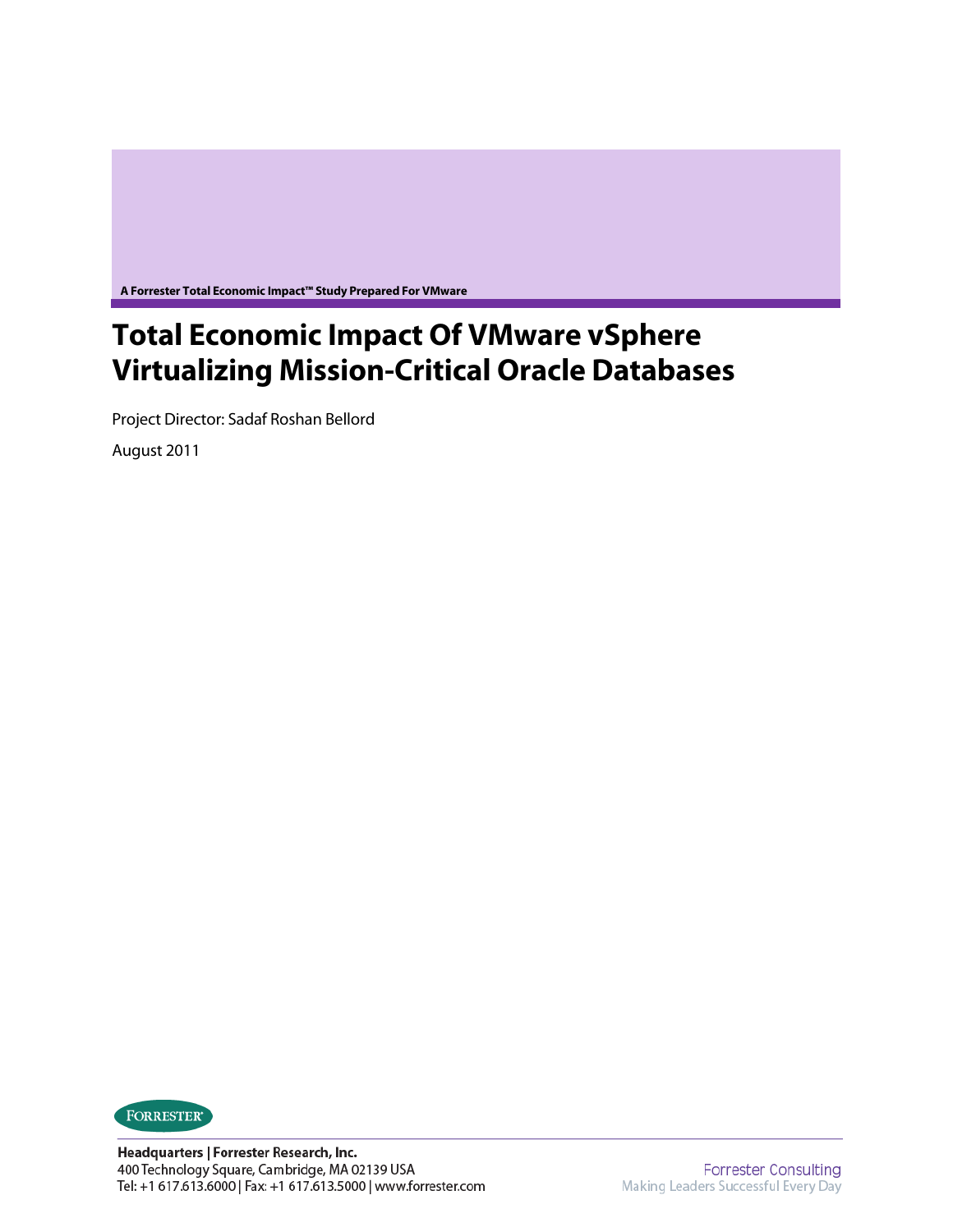# **TABLE OF CONTENTS**

@ 2011, Forrester Research, Inc. All rights reserved. Unauthorized reproduction is strictly prohibited. Information is based on best available resources. Opinions reflect judgment at the time and are subject to change. Forrester, Technographics, Forrester Wave, RoleView, TechRadar, and Total Economic Impact are trademarks of Forrester Research, Inc. All other trademarks are the property of their respective companies. For additional information, go to www.forrester.com.

#### **About Forrester Consulting**

Forrester Consulting provides independent and objective research-based consulting to help leaders succeed in their organizations. Ranging in scope from a short strategy session to custom projects, Forrester's Consulting services connect you directly with research analysts who apply expert insight to your specific business challenges. For more information, visit www.forrester.com/consulting.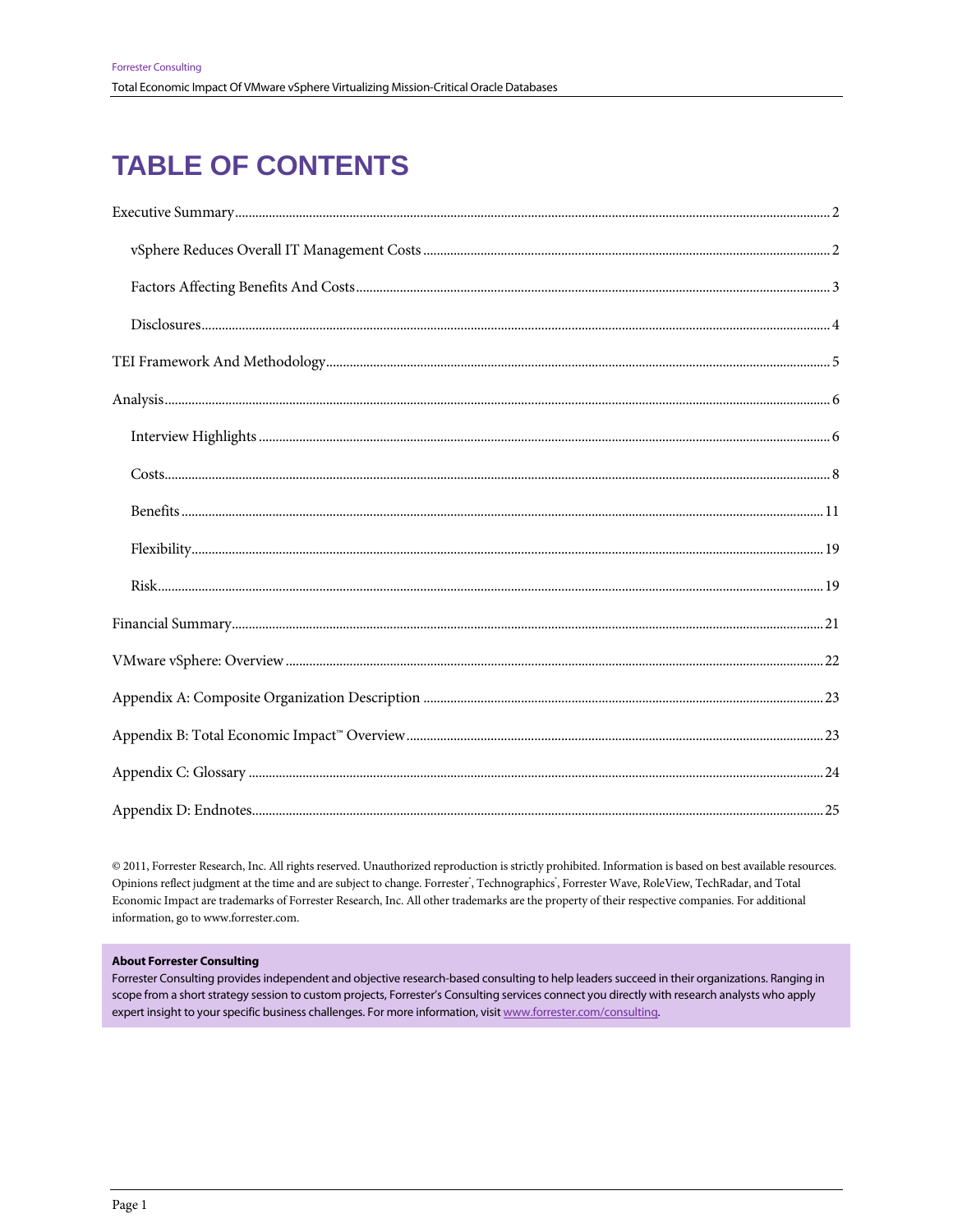# **Executive Summary**

In January 2011, VMware commissioned Forrester Consulting to examine the total economic impact and potential return on investment (ROI) enterprises may realize by virtualizing mission-critical Oracle databases on the VMware vSphere platform. The purpose of this study is to provide readers with a framework to evaluate the potential financial impact of VMware vSphere on their organizations.

## **vSphere Reduces Overall IT Management Costs**

Our interviews with four existing customers and subsequent financial analysis found that these organizations achieved a number of benefits: some easily measured for this ROI study and others equally valuable that could not be quantified. These benefits fall into the following categories:

- 1. Improved IT infrastructure and database administrator productivity.
- 2. Avoided costs of purchasing new hardware.
- 3. Reduced power and cooling costs.
- 4. Data center space freed up for other uses.
- 5. User productivity increased through reduced planned and unplanned IT downtime.
- 6. Improved time-to-market of product and services IT delivers to business users.
- 7. Better business continuity and disaster recovery capabilities.
- 8. Better work experience for IT staff.
- 9. Potential reduction in number of Oracle licenses when an organization creates a new database directly in the virtualized environment.

To fully understand the potential impact on their organizations, readers should take into consideration all benefits, whether or not they are quantified in this study. To illustrate the financial impact of this investment in Table 1, we created a composite organization from the four companies interviewed. See Appendix A for a description of the composite organization.

#### **Table 1**

Composite Organization Three-Year Risk-Adjusted Sales Growth/ROI/TCO1

| <b>ROI</b> | Payback period | <b>Total costs (PV)</b><br><b>Total benefits (PV)</b> |             | Net present value<br>(NPV) |
|------------|----------------|-------------------------------------------------------|-------------|----------------------------|
| 888%       | 4 months       | \$2,079,273                                           | (5210, 398) | \$1,868,875                |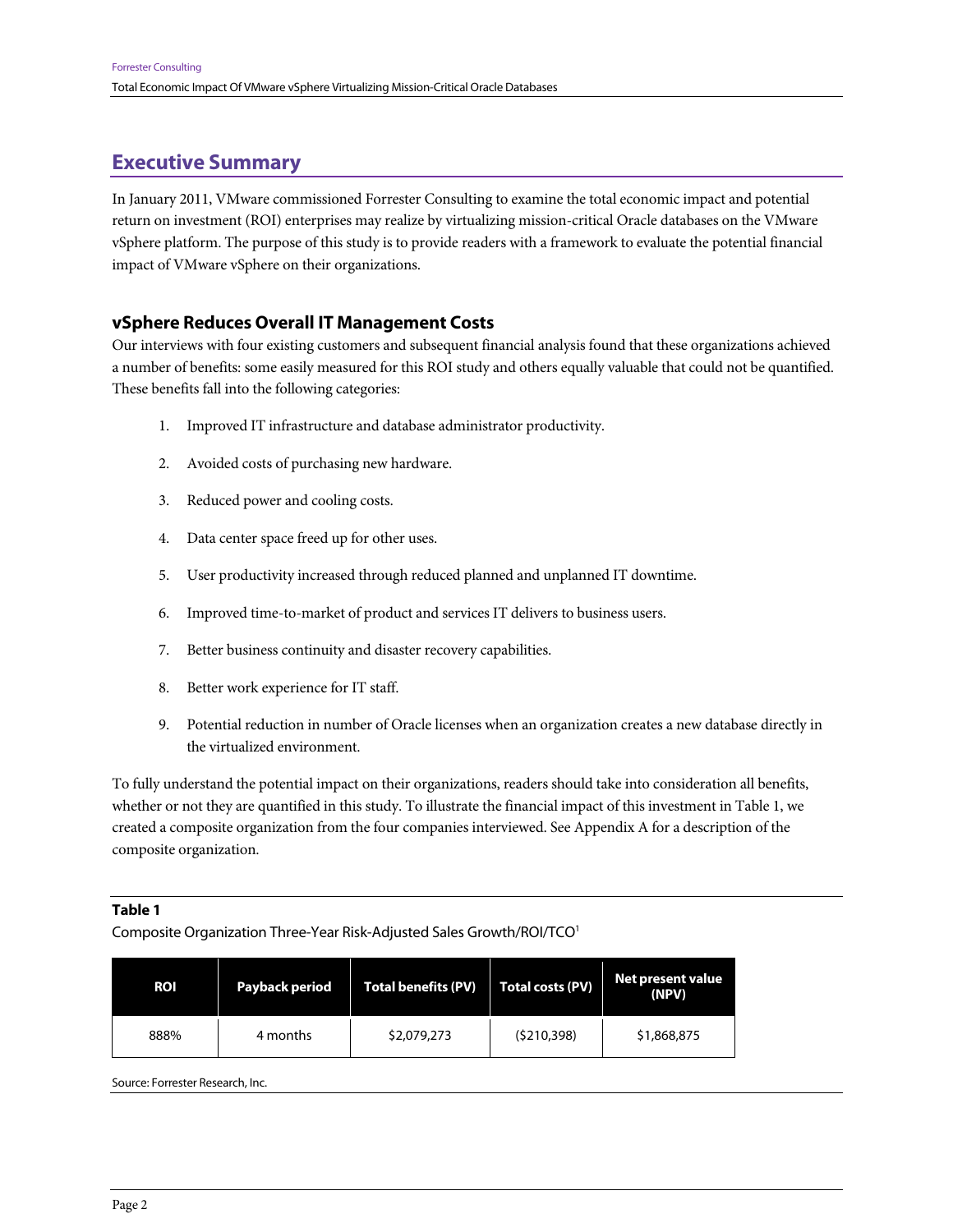- **Benefits.** The composite organization experienced the following benefits that represent those experienced by the interviewed companies: (The data in the parentheses provides the three-year risk-adjusted total benefits.)
	- o **Hardware maintenance cost savings.** (\$709,324) This represents the reduction in hardware maintenance costs resulting from retiring hardware.
	- o **Power and cooling cost savings.** (\$589,947) This represents the difference in power and cooling costs between the virtual environment and the prior physical architecture.
	- o **Reduction in ongoing administrative cost.** (\$539,000) This represents the reduced time and effort of database administrators after virtualizing Oracle databases.
	- o **Reduced downtime for end users.** (\$310,200) This represents an improvement in end user productivity through the reduction of planned and unplanned downtime incidents.
	- o **Hardware refreshes cost avoidance.** (\$288,120) This represents the number of hardware refreshes that was eliminated as a result of deploying VMware vSphere.
	- o **Disaster recovery cost avoidance.** (\$103,750) This represents the cost avoidance resulting from less unexpected failure when protecting critical applications and IT infrastructure against various causes of downtime.
	- o **Data center space cost savings.** (\$15,680) This represents the reduction in data center space required to run the existing workloads after reducing the number of required physical servers due to virtualization.
	- o **Improvement in time-to-market.** (did not quantify)This represents the improvement in time-tomarket of applications that IT delivers to the business units, which makes end users efficient or speeds the creation of products or services that improves the bottom line.
	- o **Reduction in Oracle licensing costs.** (did not quantify) This represents the reduction in number of Oracle licenses when an organization creates a new database directly in the virtualized environment.
- **Costs.** The composite organization experienced the following new (or additional) costs: (The data in the parentheses provides the three-year risk-adjusted total costs.)
	- o **VMware software license and maintenance fees.** (\$74,138) This cost represents the investment in VMware licenses and their annual maintenance costs.
	- o **Internal implementation costs.** (\$72,576)This category represents IT resources allocated to discovery, testing, and implementation.
	- o **Third-party professional services fees.** (\$69,120)This represents the cost allocated to third-party services firms to assist with virtualization best practices when migrating the business and missioncritical databases.

# **Factors Affecting Benefits And Costs**

Table 1 illustrates the risk-adjusted financial results that were achieved by the composite organization. The riskadjusted values take into account any potential uncertainty or variance that exists in estimating the costs and benefits,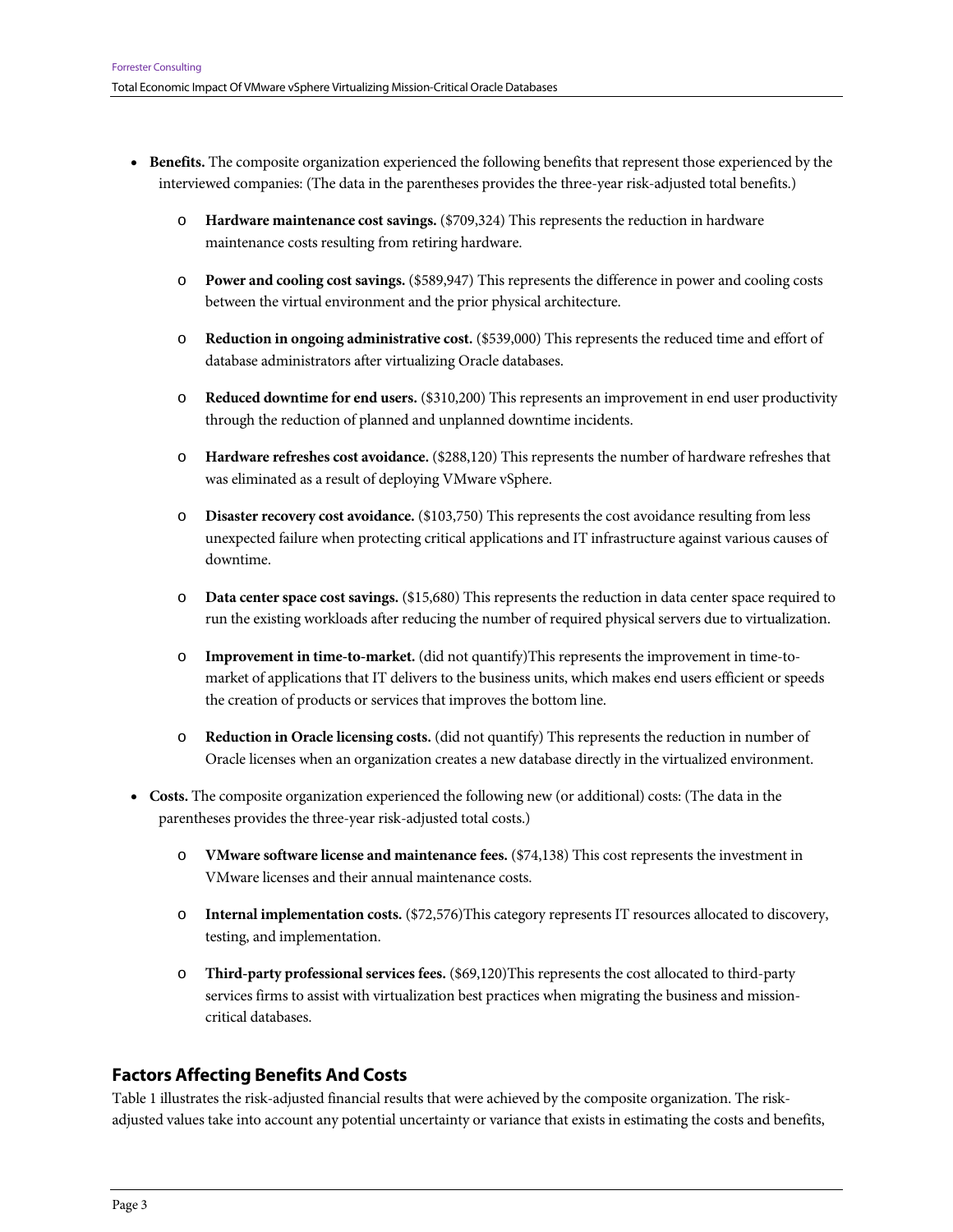which produces more conservative estimates. The following factors may affect the financial results that an organization may experience:

- Using third-party professional services specializing in virtualization let organizations mitigate any perceived risk when virtualizing their mission-critical or business-critical applications.
- Using VMware to virtualize Oracle databases allowed organizations to standardize on more affordable servers. This enabled the organizations interviewed to reduce the ongoing maintenance cost of their hardware.
- Reduction of planned and unplanned downtime allowed IT to perform a majority of system upgrades and maintenance tasks with little or no interruption to the end users.

#### **Figure 1**

Composite Organization Three-Year Risk-Adjusted Analysis



Source: Forrester Research, Inc.

## **Disclosures**

The reader should be aware of the following:

- The study is commissioned by VMware and delivered by the Forrester Consulting group.
- Forrester makes no assumptions as to the potential ROI that other organizations will receive. Forrester strongly advises that readers should use their own estimates within the framework provided in the report to determine the appropriateness of an investment in VMware vSphere for mission- or business-critical Oracle database deployments.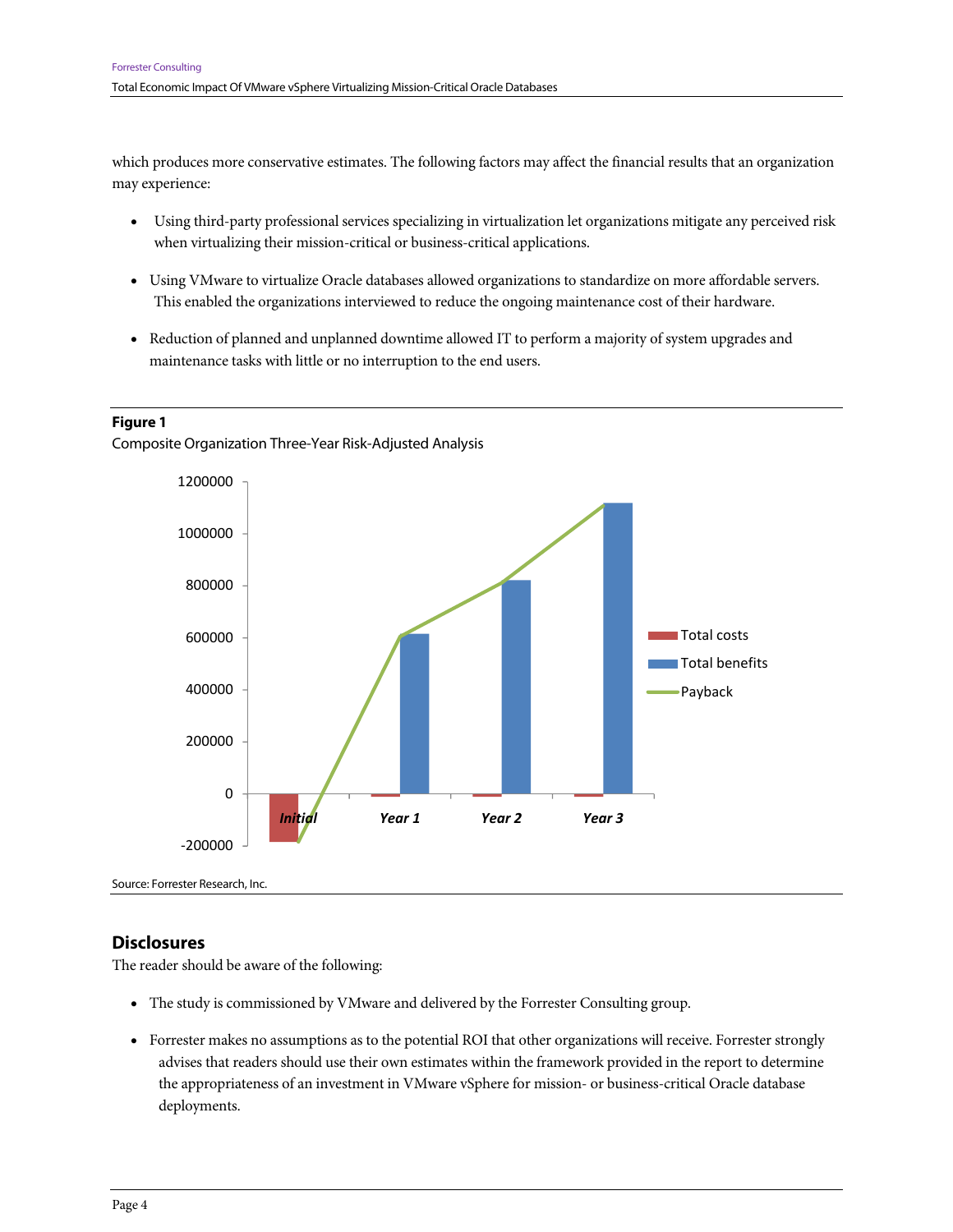- VMware reviewed and provided feedback to Forrester, but Forrester maintained editorial control over the study and its findings and did not accept changes to the study that contradicted Forrester's findings or obscured the meaning of the study.
- The customers interviewed for this study were provided by VMware.
- All numbers have been rounded throughout the study.

# **TEI Framework And Methodology**

#### Introduction

From the information provided in the interviews, Forrester has constructed a Total Economic Impact™ (TEI) framework for those organizations considering deployment of Oracle databases on VMware vSphere. The objective of the framework is to identify the cost, benefit, flexibility, and risk factors that affect the investment decision.

#### Approach And Methodology

Forrester took a multistep approach to evaluate the impact that VMware vSphere can have on an organization (see Figure 2). Specifically, we:

- Interviewed VMware marketing, sales, consulting personnel, and Forrester analysts to gather data relative to vSphere and the marketplace for vSphere.
- Interviewed four organizations currently using VMware vSphere to obtain data with respect to costs, benefits, and risks.
- Designed a composite organization based on characteristics of the interviewed organizations (see Appendix A).
- Constructed a financial model representative of the interviews using the TEI methodology. The financial model is populated with the cost and benefit data obtained from the interviews as applied to the composite organization.



Forrester employed four fundamental elements of TEI in modeling VMware vSphere's service:

1. Costs.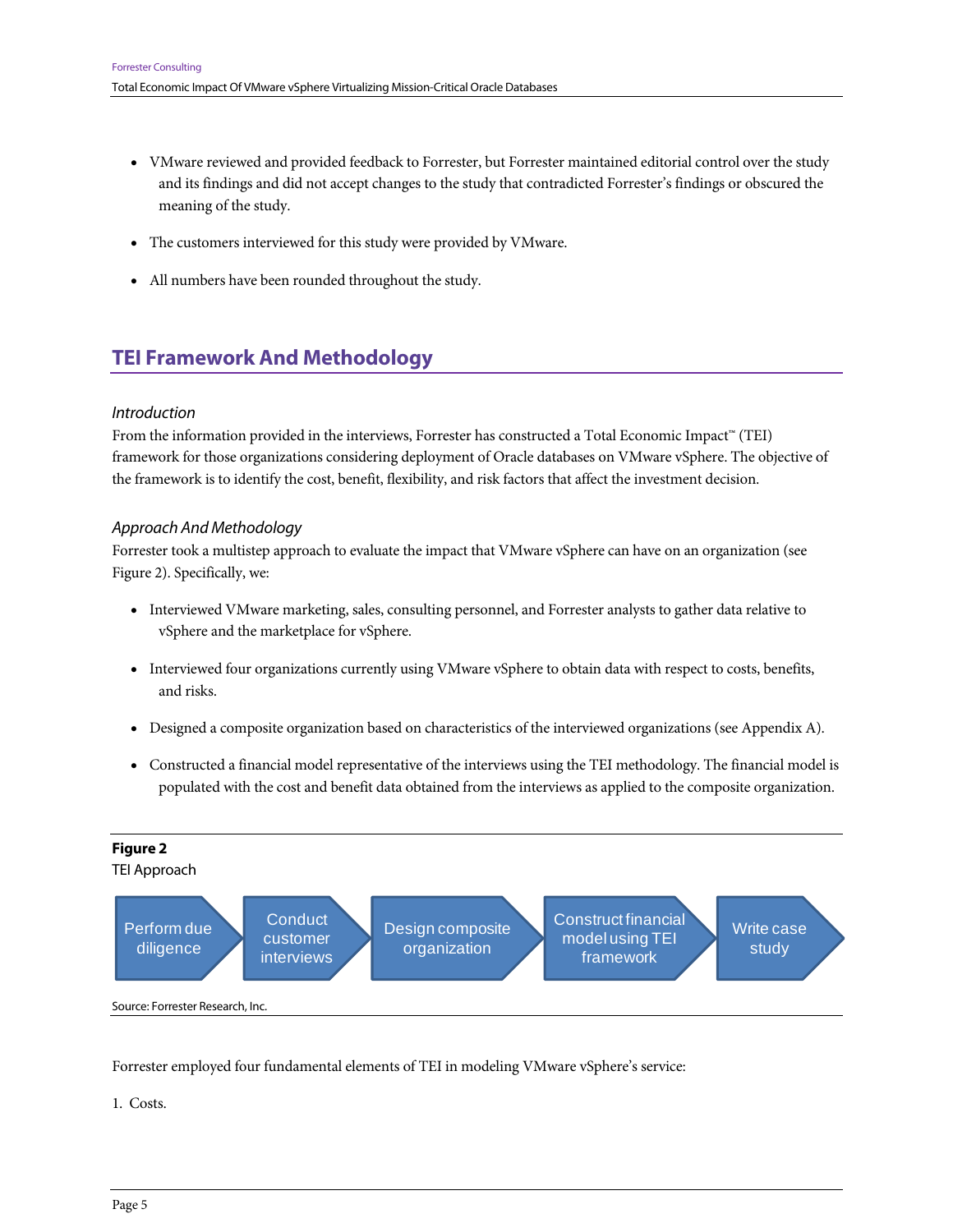- 2. Benefits to the entire organization.
- 3. Flexibility.
- 4. Risk.

Given the increasing sophistication that enterprises have regarding ROI analyses related to IT investments, Forrester's TEI methodology serves the purpose of providing a complete picture of the total economic impact of purchase decisions. Please see Appendix B for additional information on the TEI methodology.

# **Analysis**

## **Interview Highlights**

A total of four customers were interviewed for this study, including:

- 1. An educational institution with more than 100,000 students, faculty, and administrative employees and 200 research centers and institutions. The organization said it has virtualized more than 98% of its x86 server environment and more than 90% of its mission-critical Oracle databases using VMware.
- 2. A Fortune 500 manufacturing firm with global reach. The organization supports more than 8,000 end users and manages two data centers. It said about 99% of its x86 environment and 100% of its mission-critical Oracle databases are virtualized with VMware.
- 3. A large medical and scientific testing facility with 28,000 employees serving 220,000 clients, including physicians' offices, hospitals, managed care organizations, and biotechnology and pharmaceutical companies.
- 4. A large non-US educational institution that has 54,000 students.

The interviews uncovered the following relevant points:

- Most customers interviewed stated that they virtualized their Oracle databases to reduce hardware failure.
- Customers only virtualized their Oracle databases after gaining significant experience with and achieving benefits from the virtualization of other applications on VMware vSphere — primarily back-office applications. For our interviewees, their Oracle databases qualified as mission-critical or business-critical applications. Customers interviewed said that when they virtualized their Oracle databases on vSphere, their deployments were supported by Oracle and experienced no support-related issues. According to one of the four interviewed organizations, in order for the customer to continue receiving support from Oracle, they were required to produce the issue in a physical environment to ensure it is not an issue related to virtualization. The organization was able to verify that its issues were unrelated to virtualization, and therefore they received the Oracle support that they needed.
- After virtualizing Oracle databases, the customers said their *existing* Oracle databases did not see any reduction in software maintenance costs. This applied to both customers who had enterprise license agreements with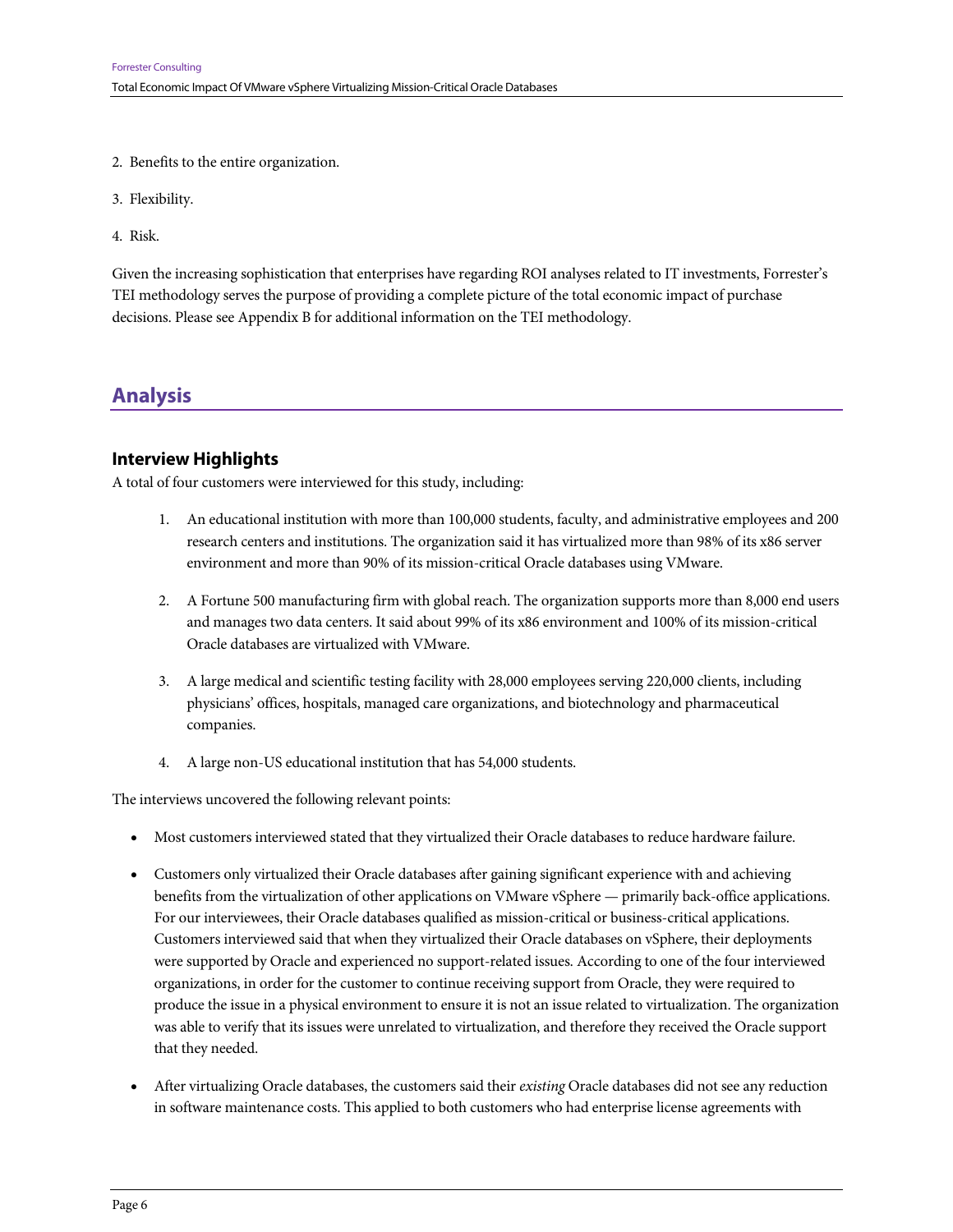Oracle and those who paid on a per-license basis through Oracle's CPU-based licensing model. However, customers who paid based on CPU-based licensing mentioned that if they implemented a new Oracle database directly in a virtualized environment, they could reduce the total number of licenses (and their related maintenance costs) needed to support the new deployment by 50%.

- A director of IT at one of the interviewed companies said his organization has started virtualizing the missioncritical Oracle databases on VMware vSphere a few years ago. While they have increased the total number of mission-critical Oracle databases, by virtualizing hardware, they have seen reduction in the time DBAs spend on support by 50%. Hardware failure had a great impact on how they spent their time. Other benefits included freeing up DBAs to work on higher value-add activities, faster time-to-market with new services and features, and improving end user productivity through less frequent planned and unplanned downtime.
- As the customers interviewed had already virtualized their back-office applications, they already had the experience and skills necessary to deploy, manage, and exploit the solution in-house. However, due to the perceived complexity and risk associated with virtualizing mission- and business-critical Oracle databases, they were now virtualizing; three out of four brought in a professional services team to provide proof of concept support, create a transition framework, and apply best practices to this transition. These third parties also helped create a knowledge-sharing venue for IT and facilitate meetings with business users to ensure no ambiguity regarding the performance and rollout expectations of virtualizing their Oracle databases.
- All customers said they realized power and cooling and data center space cost savings.
- Customers interviewed said they achieved virtualization ratios of 7 to 1 to 15 to 1 virtual machines per physical host with their Oracle databases.

## Composite Organization

Based on the interviews with the four customers provided by VMware, Forrester constructed a composite company then applied the Forrester TEI framework and an associated ROI analysis to the composite that illustrates the financial impacts of this change. The composite organization synthesized represents an organization that virtualized 55 physical servers running Oracle databases. The organization used a 10 to 1 consolidation ratio, placing 10 virtual machines on each server. These servers are configured with two physical processors thus requiring two VMware vSphere 5 licenses.<sup>2</sup> We assume that the composite organization was able to eliminate 49 servers. Prior to virtualization, the organization had 55 physical servers; after virtualization, the organization reduced its number of physical servers to six. The 49 servers eliminated include six AIX servers and 43 x86 servers.

#### Framework Assumptions

Table 2 provides the model assumptions that Forrester used in this analysis.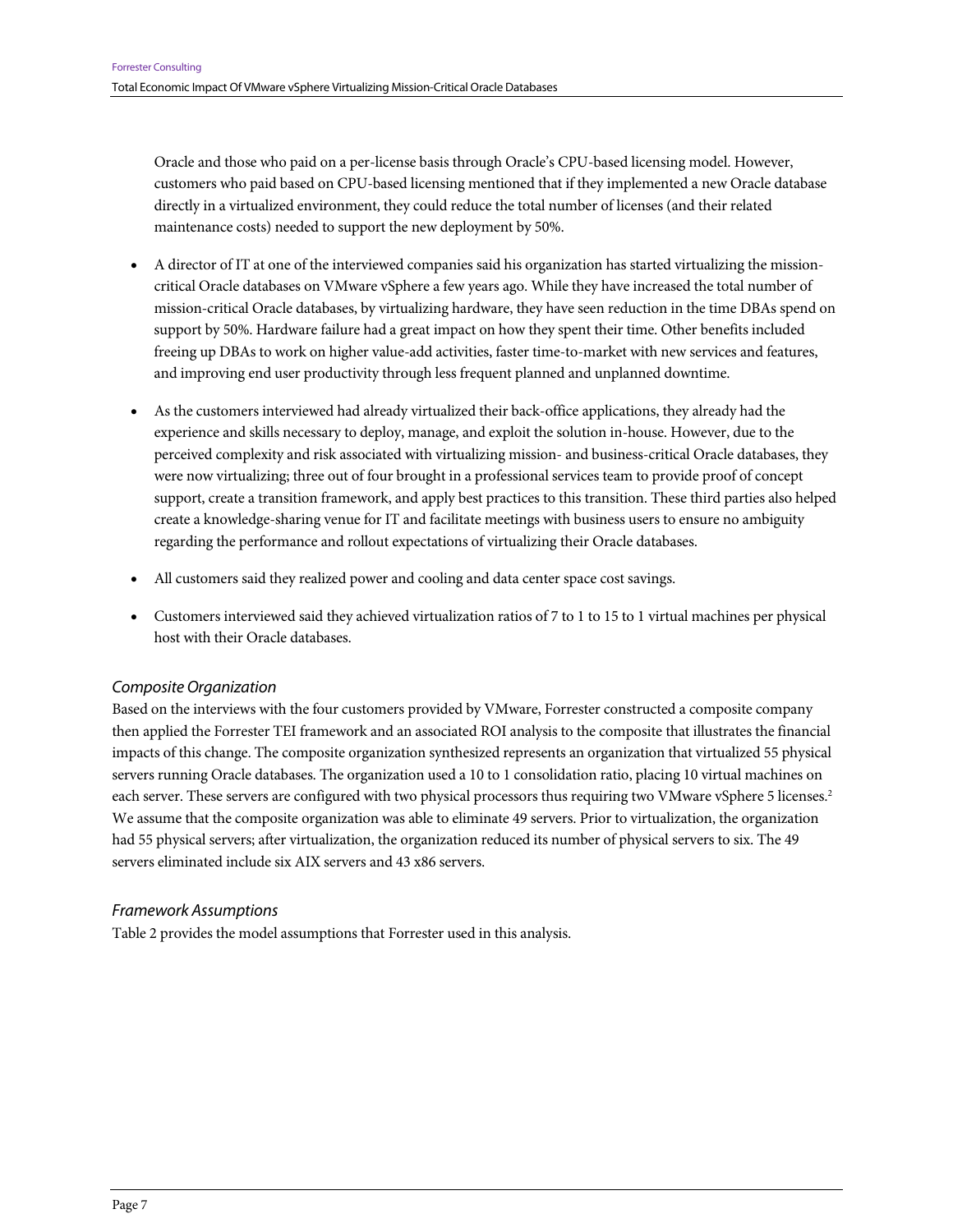#### **Table 2**

Model Assumptions

| Ref.           | Metric                                                         | <b>Calculation</b> | Value     |
|----------------|----------------------------------------------------------------|--------------------|-----------|
| A <sub>1</sub> | Hours per week                                                 |                    | 40        |
| A2             | Weeks per year                                                 |                    | 52        |
| A <sub>3</sub> | Hours per year (M-F, 9-5)                                      | $(A1*A2)$          | 2,080     |
| A4             | Average fully loaded annual salary of an end user <sup>3</sup> |                    | \$100,000 |
| A5             | Hourly                                                         | (A4/A3)            | \$48      |

Source: Forrester Research, Inc.

The discount rate used in the present value (PV) and NPV calculations is 10%, and the time horizon used for the financial modeling was three years. Organizations typically use discount rates between 8% and 16% based on their current environment. Readers are urged to consult with their company's finance department to determine the most appropriate discount rate to use within their own organizations.

## **Costs**

This section describes and lists the costs related to planning, testing, and implementing VMware vSphere in support of Oracle databases for the composite organization over a three-year period. Cost assumptions are based on aggregated findings from the customers interviewed for this TEI study. All costs are based on list prices and do not include any negotiated discounts. The following cost model can serve as a framework for other organizations.

#### VMware Software License And Support Fees

This category represents 30% of the overall investment and includes the license and maintenance cost of using VMware vSphere 5. Based on the interviews with customers, we are estimating that the composite organization has 55 Oracle databases. Customers interviewed had consolidation ratios of 7 to 15 databases. To remain conservative, we are assuming a consolidation ratio of 5 to 1 meaning five databases per CPU. Assuming a dual-processor system with multiple cores per proc, a customer would put 10 databases on one system. To remain conservative, we are assuming a 10 to 1 ratio of VMs per server and assume a dual-processor server.<sup>4</sup> Therefore, if the composite organization has 55 databases, that means the organization will need 5.5 rounded off to six servers. For six servers with dual processors, the organization would be required to purchase 12 vSphere licenses. For the purposes of this calculation, we are assuming that the composite organization purchases vSphere 5 Enterprise Plus, which the highest available edition of vSphere is providing 96 GB of vRAM entitlement per license. Table 3 illustrates the calculation.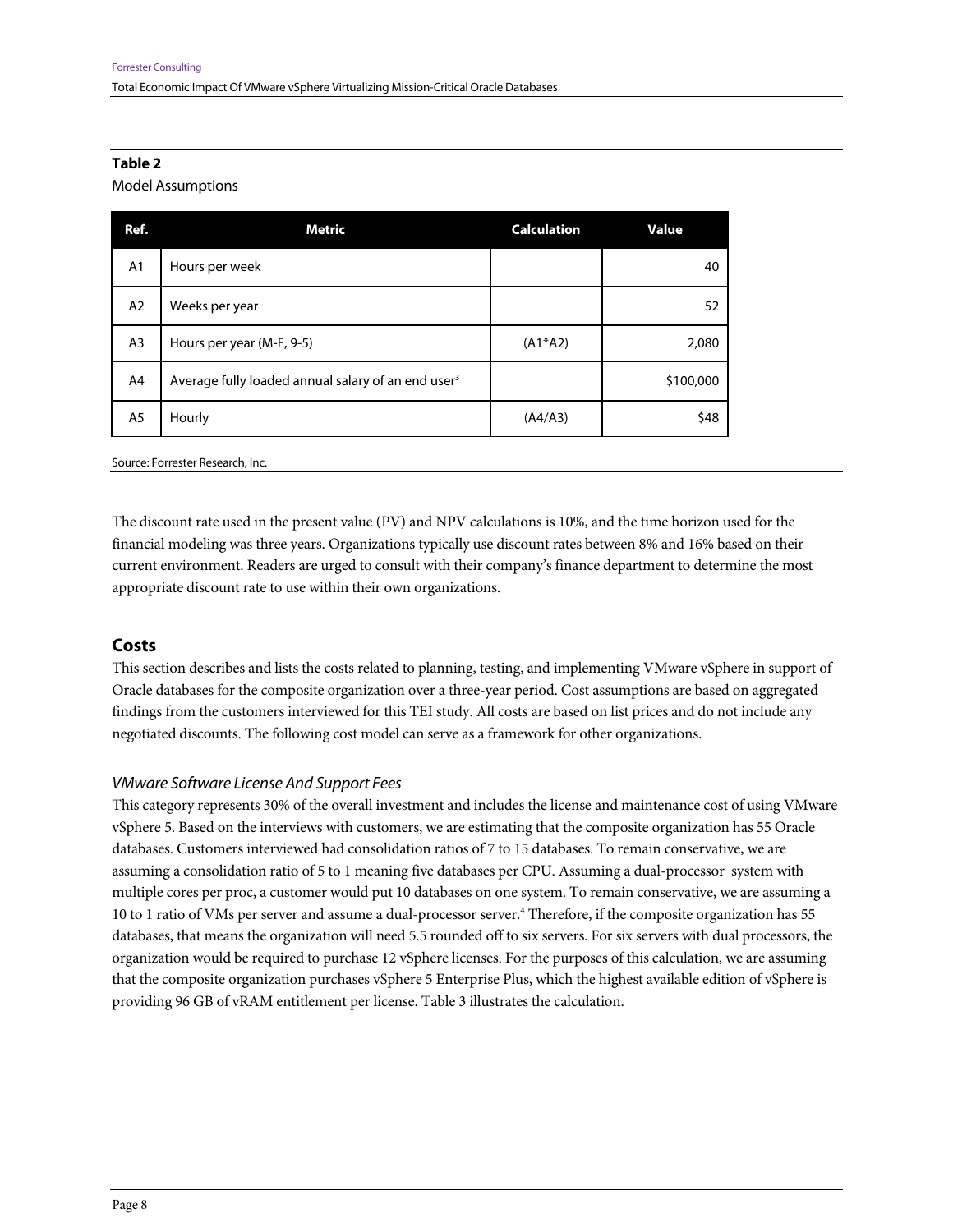#### **Table 3**

#### VMware vSphere License And Support Fees

| Ref.           | Metric                                         | <b>Calculation</b> | <b>Initial</b> | Year 1   | Year 2   | Year 3   |
|----------------|------------------------------------------------|--------------------|----------------|----------|----------|----------|
| B <sub>1</sub> | Number of VMware vSphere licenses              |                    | 12             |          |          |          |
| B <sub>2</sub> | License fees Enterprise Plus edition (per CPU) |                    | \$3,495        |          |          |          |
| B <sub>3</sub> | Annual Enterprise Plus production support      |                    | \$0            | \$874    | \$874    | \$874    |
| Bt             | Software license and support fees              | $B1*(B2+B3)$       | \$41,940       | \$10,488 | \$10,488 | \$10,488 |
|                |                                                |                    |                |          |          |          |

Source: Forrester Research, Inc.

## Planning, Testing, And Implementation Costs

The implementation cost includes the internal resources required to plan, test, and deploy the solution. This category represents 36% of the overall investment. The roles involved in this phase include a system architect, a VMware engineer, and a database administrator. With an average fully loaded hourly rate of \$70 per hour,<sup>5</sup> we estimated these individuals contributed 320 hours each to this phase. Our interviewed customers said they had spent, on average, several weeks on planning and testing prior to deployment to ensure the business owners and IT were in full agreement, and mission-critical or business-critical applications would not experience any unplanned downtime. This preparation resulted in successful implementations for the customers interviewed; they met their service-level agreement requirements and provided better availability to their internal and external customers. Table 4 provides the calculations for this section.

#### **Table 4**

Planning, Testing, And Implementation Costs

| Ref.           | Metric                                                 | <b>Calculation</b> | Initial  |
|----------------|--------------------------------------------------------|--------------------|----------|
| C <sub>1</sub> | Number of people                                       |                    |          |
| C <sub>2</sub> | Average fully loaded hourly rate                       |                    | \$70     |
| C <sub>3</sub> | Number of hours allocated to virtualization initiative |                    | 320      |
| Ct             | Planning, testing, and implementation costs            | $C1*C2*C3$         | \$67,200 |

Source: Forrester Research, Inc.

## Professional Services Fees

This section describes the third-party resources associated with the physical to virtual migration of Oracle databases. The prior section was primarily focusing on the internal resources. The organizations interviewed for this study virtualized more than 90% of their mission-critical Oracle databases. Initially, they had virtualized their back-office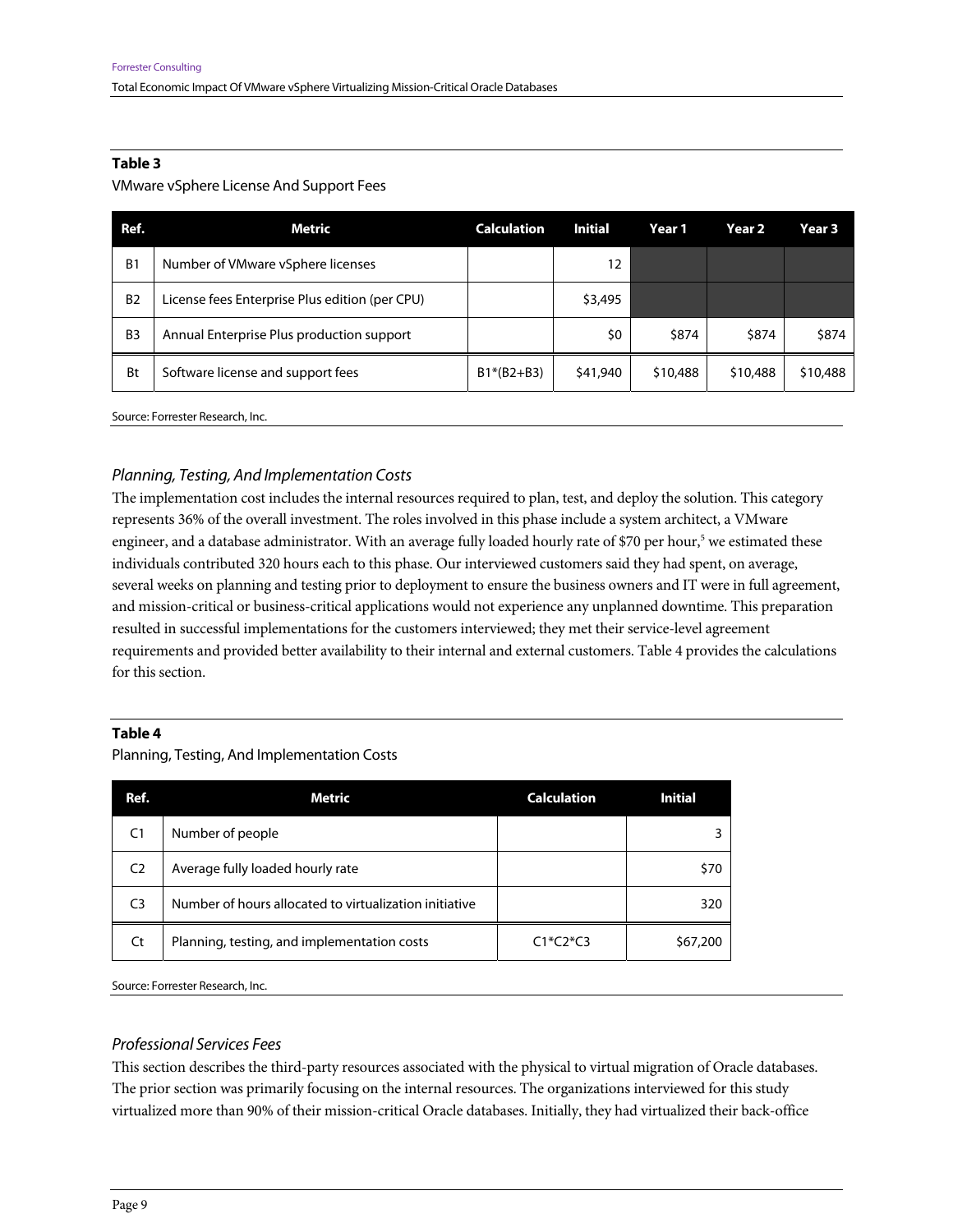applications on VMware vSphere and felt confident to tackle their mission- or business-critical applications using vSphere. For this study, we are primarily focusing on virtualization of Oracle databases. Our interviewees agreed that unlike back-office applications, the Oracle databases had deep roots in the organizations. They consisted of a series of mission- or business-critical applications that were often tied into a series of SLAs. To ensure business units are on agreement, the organizations decided to proceed with a series of proof of concepts engagement to facilitate the transition. Every customer interviewed mentioned that the IT team began by prioritizing simple to complex databases. The least complex applications were migrated first. Then the team began tackling larger and more complex databases. This activity typically took a couple of years, and the organizations found that it would be helpful to hire third-party professional services to facilitate proof of concepts and create frameworks for migration. As a part of this exercise, the consultants made a presentation to business groups who were concerned with the perceived risks associated with virtualization of Oracle databases. Organizations that have in-house expertise to virtualize may not need to hire a thirdparty professional services firm. The three of the four customers interviewed hired third-party professional services.

To model the investment for this study, we are assuming that the composite organization virtualized 55 Oracle databases during the investment's initial period or Year 0. Based on the interviews with customers that used third-party professional services, we estimate that the organization employed a third-party firm for a total of 320 man-hours.<sup>6</sup> With an average hourly rate of \$200, we estimate a total cost of \$64,000. Table 5 represents the calculation; this category is 34% of the overall costs.

#### **Table 5**

#### Third-Party Professional Services Fees

| Ref.           | Metric                                 | <b>Calculation</b> | <b>Initial</b> |
|----------------|----------------------------------------|--------------------|----------------|
| D1             | Number of man-hours                    |                    | 320            |
| D <sub>2</sub> | Average hourly rate per consultant     |                    | \$200          |
| Dt             | Third-party professional services fees | $D1*D2$            | \$64,000       |

Source: Forrester Research, Inc.

#### Total Costs

Table 6 summarizes costs associated with implementation of VMware vSphere. Figure 3 illustrates the breakdown of costs.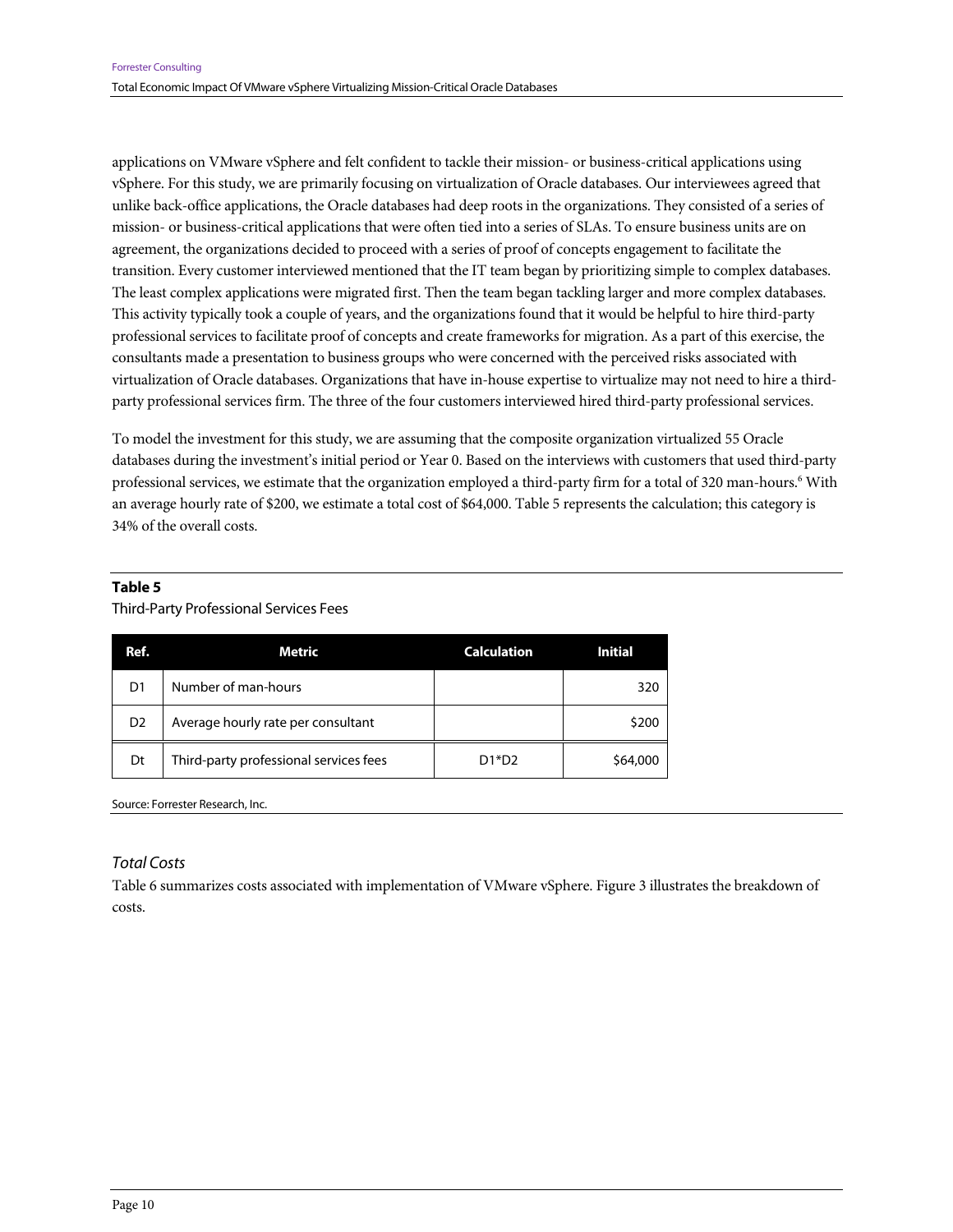#### **Table 6**

Total Costs — Non-Risk-Adjusted

| Costs                                       | <b>Initial</b> | Year 1     | Year 2     | Year 3     | Total       | PV          |
|---------------------------------------------|----------------|------------|------------|------------|-------------|-------------|
| Software license and support fees           | (\$41,940)     | (510, 488) | (510, 488) | (510, 488) | (\$73,404)  | (568,022)   |
| Planning, testing, and implementation costs | (\$67,200)     |            |            |            | (567,200)   | (\$67,200)  |
| Third-party professional services fees      | (\$64,000)     |            |            |            | (\$64,000)  | (\$64,000)  |
| Total cost                                  | (5173, 140)    | (510, 488) | (510, 488) | (510, 488) | (5204, 604) | (5199, 222) |

Source: Forrester Research, Inc.

#### **Figure 3**

Total Costs Breakdown — Non-Risk-Adjusted



Source: Forrester Research, Inc.

#### **Benefits**

The benefits that we had sufficient data to quantify financially are capital savings, operational reductions, and productivity gains. There are seven quantifiable benefits that represented a three-year risk-adjusted PV of \$2,027,681. These benefits include power and cooling savings, data center space cost savings, hardware and software savings, hardware support savings, reduction in ongoing administrative cost, reduced downtime for end users, and disaster recovery cost avoidance.

The benefits that are financially quantifiable but for which we were unable to obtain sufficient data to include in this study are the following: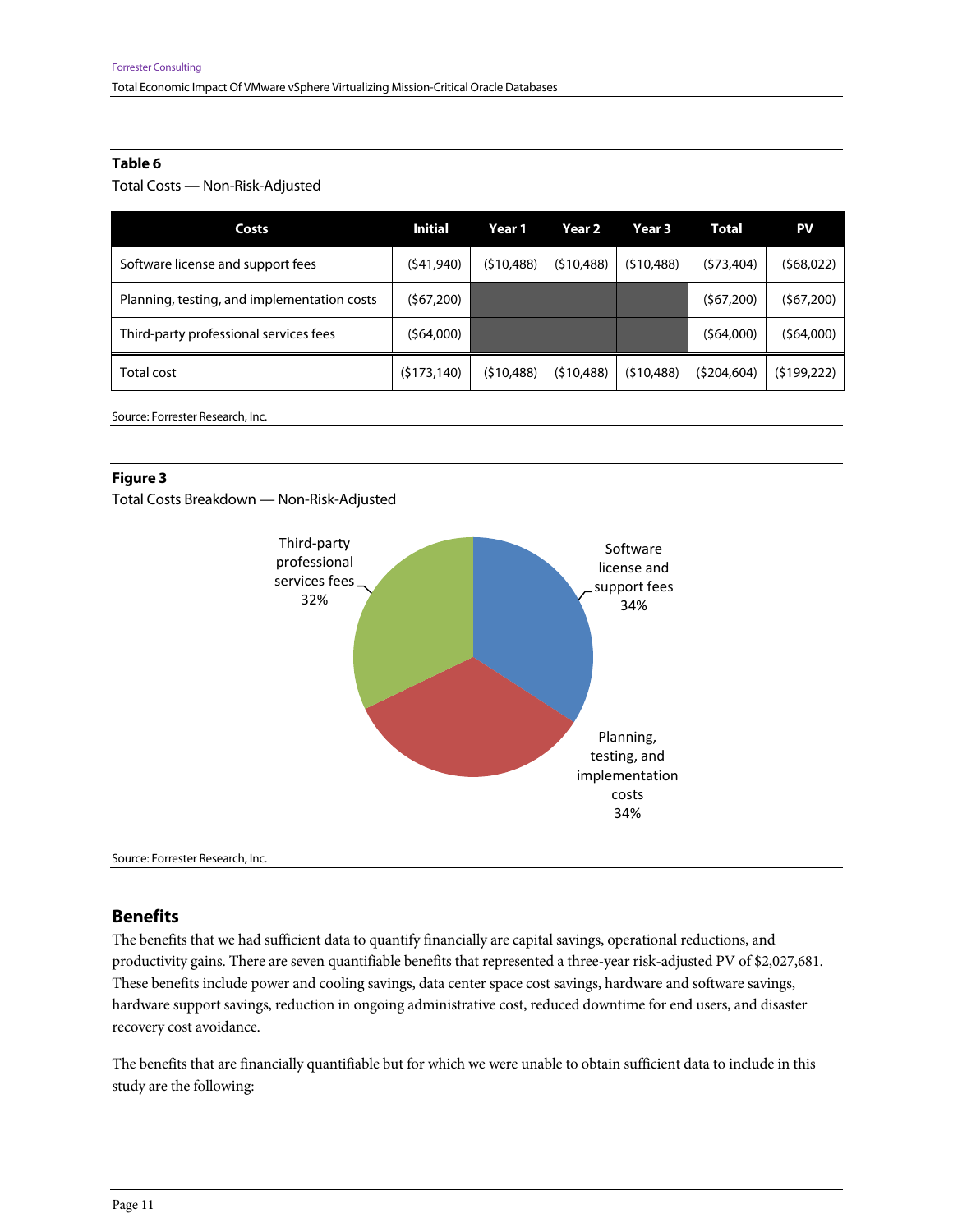- The improvement in time-to-market of applications that IT delivers to the business units, which makes end users efficient or speeds the creation of products or services that improves the bottom line.
- The reduction in number of Oracle licenses when an organization creates a new database directly in the virtualized environment.<sup>7</sup>

The savings in this study primarily represent the customers that virtualized their existing databases from physical to virtual VMware environments.

#### Hardware Maintenance Cost Savings

Another benefit described by our interviewees is the reduction from hardware maintenance costs which represents 28% of the overall savings. As our interviewees were able to reduce the number of servers, the Oracle databases were running on the most expensive equipment that required a significant annual maintenance cost. With the release of vSphere and the improvement in x86, the organization we interviewed saw a 10 to 1 savings on their hardware investment. They could easily replace a specialized server that would cost \$400,000 with a standard server. These organizations paid, on average, 10% hardware maintenance fees annually.

We assume that the composite organization was able to reduce six large servers with an average maintenance cost of \$40,000 and 43 standard servers with an average maintenance cost of \$800. To remain conservative and account for implementation, based on our interviews, we estimate that the composite organization captures 75% of the benefits in Year 1, 100% in Year 2, and 100% in Year 3. Table 7 presents the calculation.

#### **Table 7**

#### Hardware Maintenance Cost Savings

| Ref.           | <b>Metric</b>                          | <b>Calculation</b>      | Year 1    | Year 2    | Year 3    |
|----------------|----------------------------------------|-------------------------|-----------|-----------|-----------|
| E <sub>1</sub> | Number of physical boxes (AIX)         |                         | 6         |           |           |
| E <sub>2</sub> | Average cost per equipment             |                         | \$400,000 |           |           |
| E <sub>3</sub> | Number of physical boxes               |                         | 43        |           |           |
| E4             | Average cost of server                 |                         | \$8,000   |           |           |
| E <sub>5</sub> | Average annual hardware<br>maintenance |                         | 10%       |           |           |
| E <sub>6</sub> | Percent of benefit capture             |                         | 75%       | 100%      | 100%      |
| Et             | Hardware maintenance cost<br>savings   | ([E1*E2]+[E3*E4])*E5*E6 | \$205,800 | \$274,400 | \$274,400 |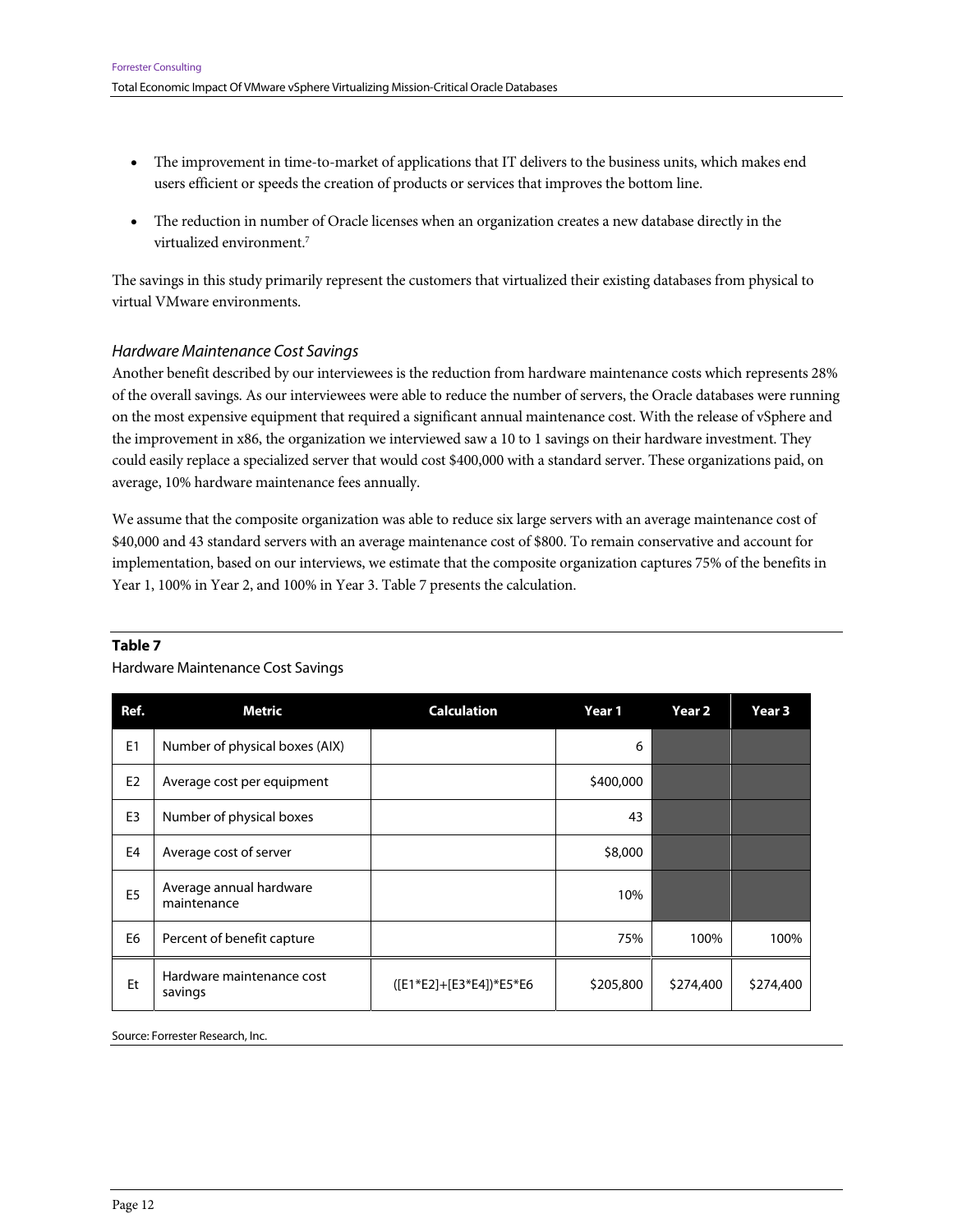#### Power And Cooling Cost Savings

This section represents 23% of the overall benefit for the composite organization. Power and cooling costs is an ongoing issue for data centers. As organizations grow their computing power, the facility management and planning continues to be a challenge for IT executives and facility managers. Organizations interviewed for this report cited virtualization as one of the primary reasons to seek out ways to reduce continuously rising power and cooling costs. Customers mentioned that with the electricity cost rising, they needed to find a way to project electricity cost and better manage operating expenses. To grow their computing power, they had to find a solution that enabled them to reduce overall power and cooling costs to accommodate the growth with a capped power capacity. We estimate that the composite company reduced server count from 55 physical servers to six that led to a saving of \$601,987 over three years. Table 8 presents this calculation.

#### **Table 8**

Power And Cooling Cost Savings

| Ref.           | <b>Metric</b>                                                                                     | <b>Calculation</b>                                                                                                                  | Year 1    | Year <sub>2</sub> | Year <sub>3</sub> |
|----------------|---------------------------------------------------------------------------------------------------|-------------------------------------------------------------------------------------------------------------------------------------|-----------|-------------------|-------------------|
| F <sub>1</sub> | Number of hours of operation                                                                      | 52*7*24                                                                                                                             | 8,736     |                   |                   |
| F <sub>2</sub> | Number of physical servers before<br>virtualization                                               |                                                                                                                                     | 55        |                   |                   |
| F <sub>3</sub> | Number of servers after<br>virtualization                                                         | Dual core x86 system                                                                                                                | 6         |                   |                   |
| F <sub>4</sub> | The difference in average operating<br>power per KW per server for<br>virtualized versus physical |                                                                                                                                     | 10%       |                   |                   |
| F <sub>5</sub> | Increased in operating power for<br>cooling                                                       |                                                                                                                                     | 35%       |                   |                   |
| F <sub>6</sub> | Cumulative annual increase in<br>electricity costs                                                |                                                                                                                                     | 0%        | 4%                | 8%                |
| F7             | Electricity cost (KW hours)                                                                       |                                                                                                                                     | \$0.20    |                   |                   |
| F <sub>8</sub> | Percent of benefit captured                                                                       |                                                                                                                                     | 75%       | 100%              | 100%              |
| Ft             | Power and cooling cost savings                                                                    | ([F1*(F2-F3)*(1+F4)*(1+F6)*F7]+[F1*(F2-<br>$F3$ <sup>*</sup> $(1 + F5)$ <sup>*</sup> $(1 + F6)$ <sup>*</sup> $F7$ <sup>*</sup> $F8$ | \$157,314 | \$218,141         | \$226,531         |

Source: Forrester Research, Inc.

## Reduction In Ongoing Administrative Costs

This category represents the reduction in time and effort when managing Oracle databases. This savings contributes 21% of the overall benefits for the composite organization. As a result, customers migrating to VMware said that they were able to reduce IT administrative costs by 50% using Linux or Windows environment.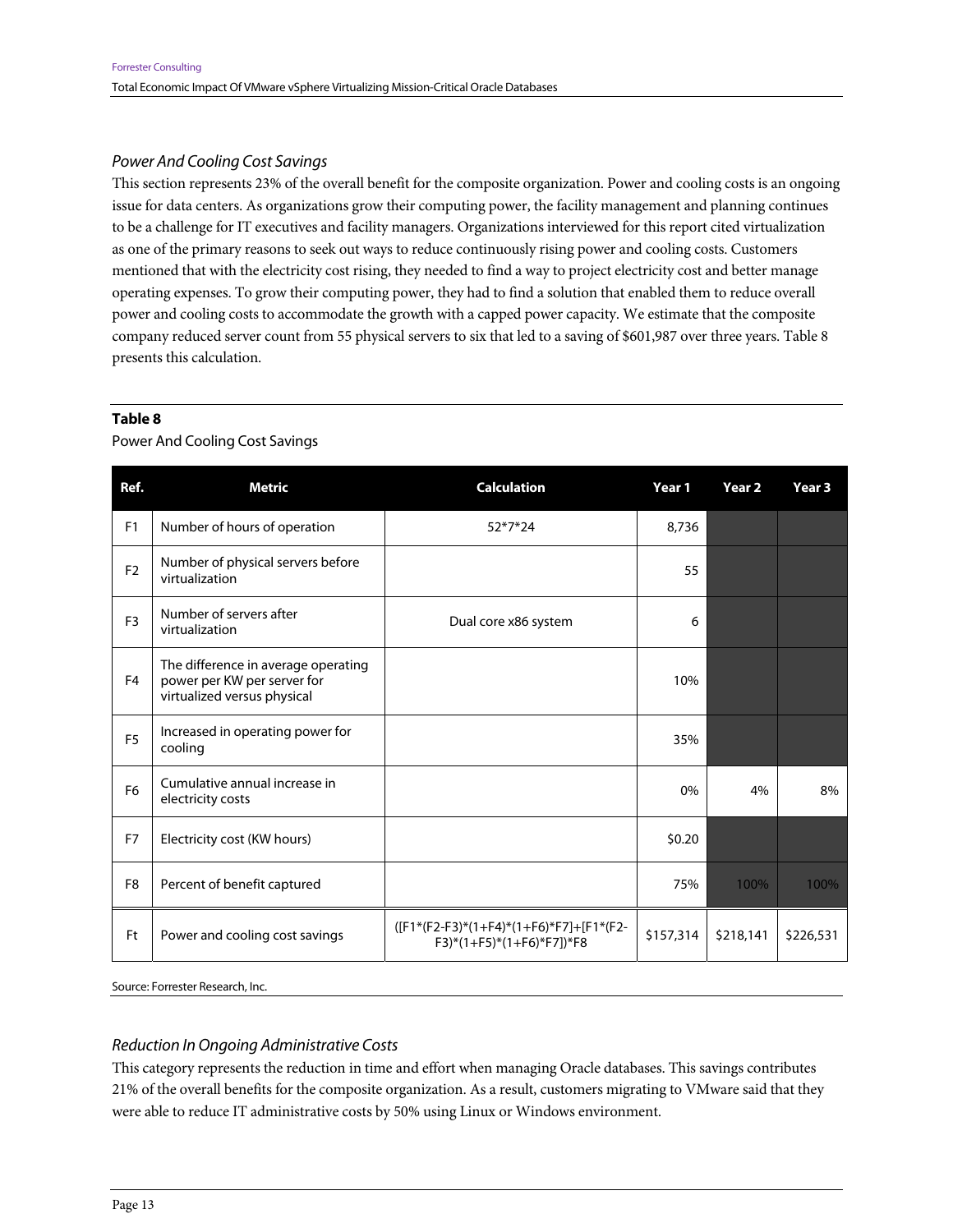We assume that the composite organization had four database administrators. With an average fully loaded salary of \$100,000, based on the interviews completed, we estimate that the DBAs reduced their management effort with the virtualized databases. To remain conservative and account for the time-to-deployment, we estimate that the composite organization realizes 75% of this benefit in Year 1, 100% in Year 2, and 100% in Year 3. Table 9 presents the calculation.

#### **Table 9**

Reduction In Ongoing Administrative Costs

| Ref.           | Metric                                   | <b>Calculation</b> | Year 1    | Year 2    | Year 3    |
|----------------|------------------------------------------|--------------------|-----------|-----------|-----------|
| G1             | Number of IT database administrators     |                    | 4         |           |           |
| G <sub>2</sub> | Average annual fully loaded salary       |                    | \$100,000 |           |           |
| G3             | Percent effort saved                     |                    | 50%       |           |           |
| G4             | Percent of benefit captured              |                    | 75%       | 100%      | 100%      |
| Gt             | Reduction in ongoing administrative cost | $G1*G2*G3*G4$      | \$150,000 | \$200,000 | \$200,000 |

Source: Forrester Research, Inc.

#### Reduced Downtime For End Users

This category represents 12% of the total benefits gained and is composed of the productivity gain for end users when IT can reduce the number of planned and unplanned downtime by virtualizing mission-critical Oracle databases on VMware vSphere. We estimate that 1,000 employees were affected by a series of planned and unplanned downtime resulting from hardware failure in the prior deployment. Based on the interviews, we assume that users experienced 5 hours of total downtime annually. The percent of time recovered and translated to productive time is about 50%. To remain conservative, we estimate that the composite organization realizes 75% of these benefits in Year 1, 100% in Year 2, and 100% in Year 3. Table 10 illustrates the calculation. Readers should note that the interviewees have estimated and tracked end user productivity and associated this benefit with the reduction of hardware failure and downtime prior to virtualization. This is not related to any downtime associated with disaster recovery. A separate benefit will address the gains associated with disaster recovery.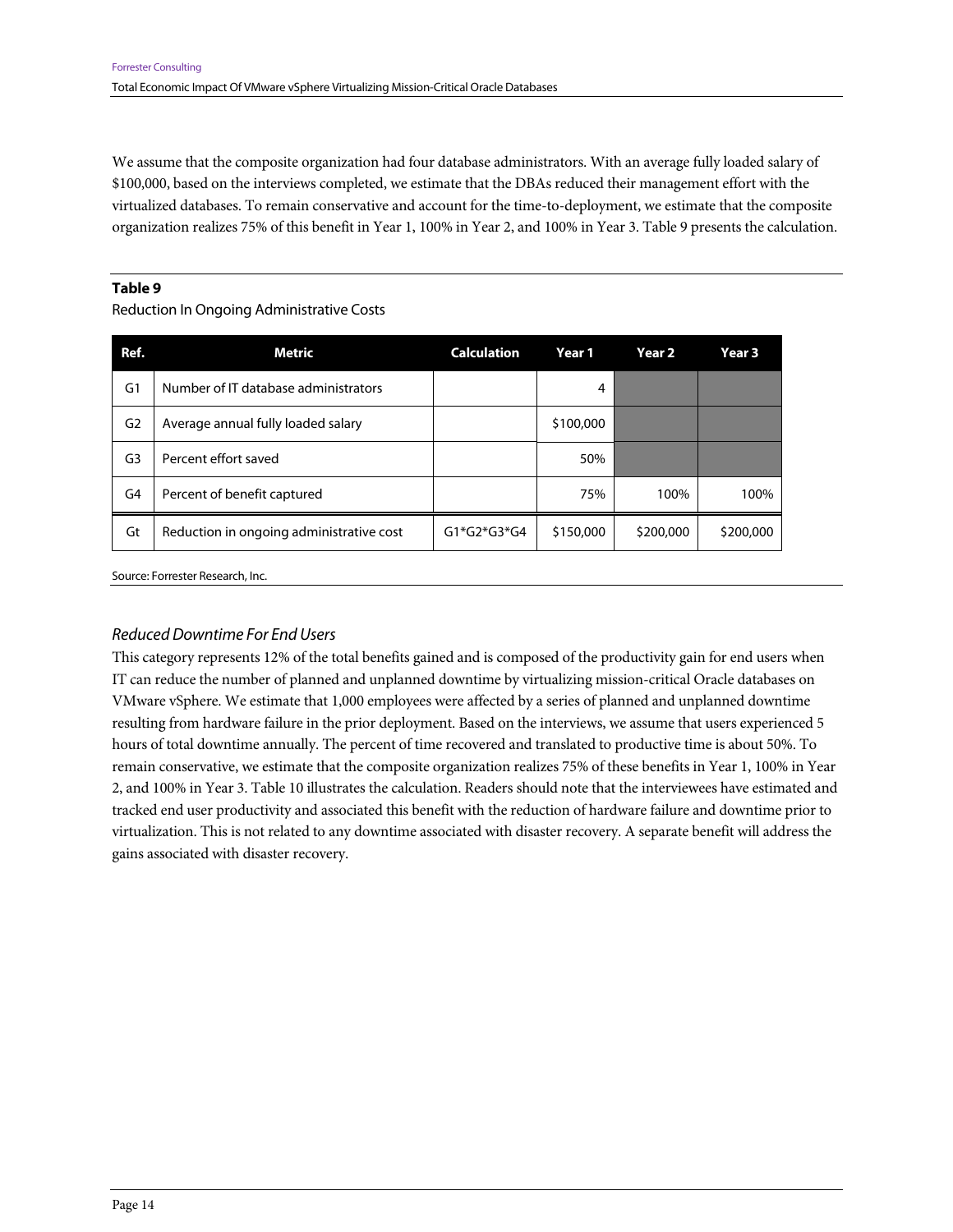#### **Table 10**

Reduced Downtime For End Users

| Ref.           | Metric                                  | <b>Calculation</b> | Year 1   | Year 2    | Year <sub>3</sub> |
|----------------|-----------------------------------------|--------------------|----------|-----------|-------------------|
| H1             | Number of end users                     |                    | 1,000    |           |                   |
| H <sub>2</sub> | Average fully loaded hourly rate        |                    | \$48     |           |                   |
| H <sub>3</sub> | Annual number of hours (saved)          |                    | 5        |           |                   |
| H4             | Percent time translated to productivity |                    | 50%      |           |                   |
| H <sub>5</sub> | Percent benefit captured                |                    | 75%      | 100%      | 100%              |
| Ht             | Reduced downtime for end users          | H1*H2*H3*H4*H5     | \$90,000 | \$120,000 | \$120,000         |

Source: Forrester Research, Inc.

#### Hardware Refresh Cost Savings

This category represents 10% of the total benefits. Organizations that virtualized their Oracle databases eliminated the costs necessary to upgrade and refresh their existing hardware.

The interviewed organizations estimated that they were expecting to refresh as much as 75% of the hardware that hosted Oracle databases within three years. For the composite organization, 49 servers (F2-F3) were needed after virtualization. To remain conservative, we assume that the organization realized 75% of the benefits associated with the refresh cost avoidance during the third year of cash flow analysis. The calculation for this one-time savings is illustrated in Table 11.

#### **Table 11**

Hardware Refresh Cost Avoidance

| Ref.            | Metric                          | <b>Calculation</b> | Year 1  | <b>Year 2</b> | Year 3    |
|-----------------|---------------------------------|--------------------|---------|---------------|-----------|
| 11              | Number of servers               |                    | 49      |               |           |
| 12              | Average cost per server         |                    | \$8,000 |               |           |
| $\overline{13}$ | Percent captured                |                    | 0%      | $0\%$         | 75%       |
| It              | Hardware refresh cost avoidance | $11*12*13$         | \$0     | \$0           | \$294,000 |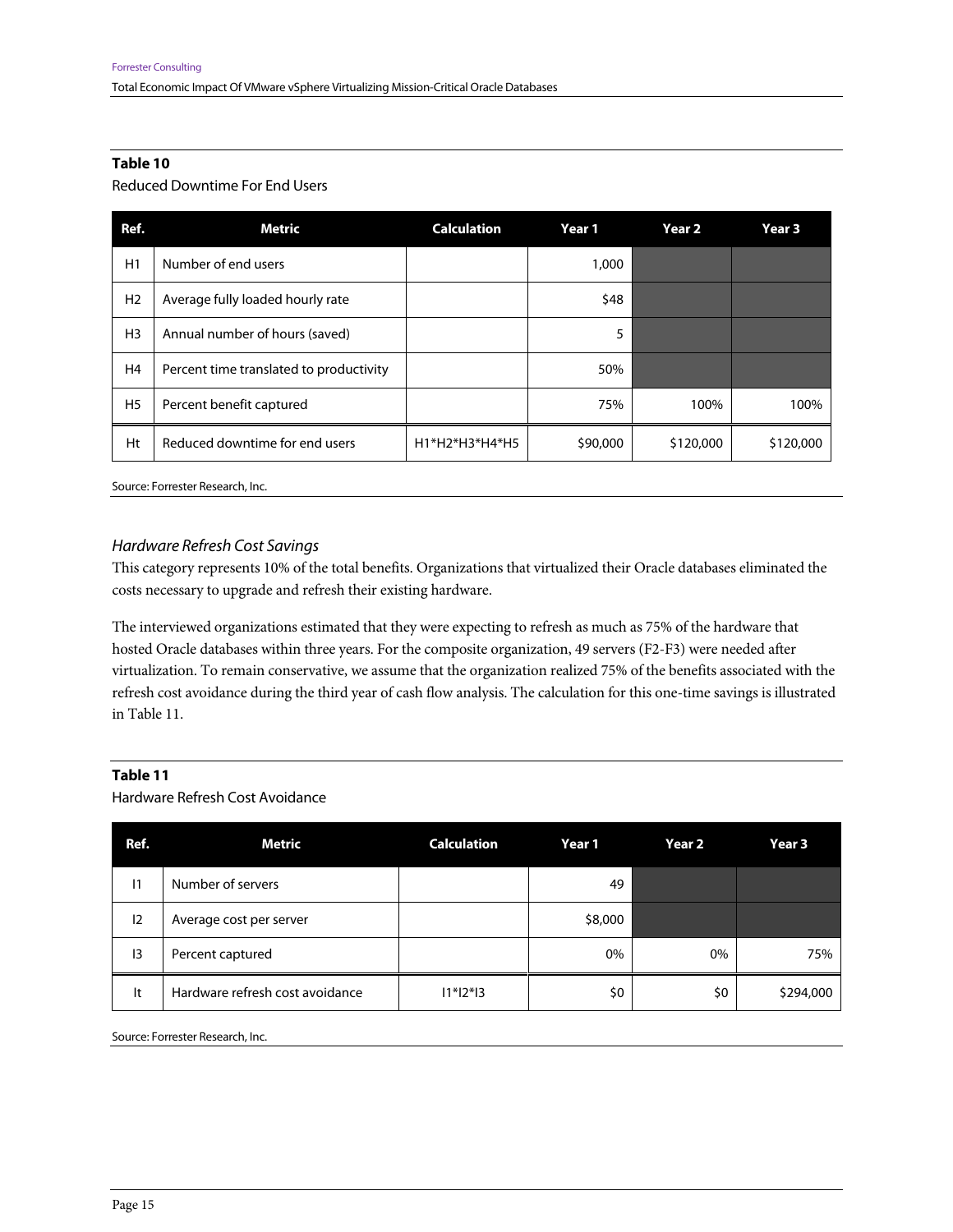#### Disaster Recovery Cost Avoidance

This section represents 5% of the overall benefits. Our interviews revealed that customers were able to protect their system against incidents that could have led to losses if they didn't have the agility that they realized through virtualization using VMware. Most customers interviewed were not closely track associated benefit. One of the four customers interviewed was able to articulate its related downtime when it effected few satellite operations.

To estimate this category, based on the interviews with customers using VMware vSphere, we have created the following framework for the composite organization. We assume that the organization handles 5,000 transactions daily. At a cost of \$50 per transaction,<sup>8</sup> if the system experienced a hardware failure, the organization would have lost 5,000 transactions\*4 days\*\$50 per transaction. We estimate that the probability of loss is 5%. To remain conservative, we assume 50% of the benefits are captured in Year 1, 100% in Year 2, and 100% in Year 3. Table 12 presents this calculation. We urge readers to estimate disaster recovery for their environment.

#### **Table 12**

Disaster Recovery Cost Avoidance

| Ref. | Metric                                 | <b>Calculation</b> | Year 1   | Year <sub>2</sub> | Year <sub>3</sub> |
|------|----------------------------------------|--------------------|----------|-------------------|-------------------|
| J1   | Number of daily transactions           |                    | 5,000    |                   |                   |
| J2   | Average cost per transaction           |                    | \$50     |                   |                   |
| J3   | Number of days the system was impacted |                    | 4        |                   |                   |
| J4   | Probability of exposure                |                    | 5%       |                   |                   |
| J5   | Percent benefit captured               |                    | 50%      | 100%              | 100%              |
| Jt   | Disaster recovery cost avoidance       | J1*J2*J3*J4*J5     | \$25,000 | \$50,000          | \$50,000          |

Source: Forrester Research, Inc.

#### Data Center Space Cost Savings

This benefit represents 1% of the overall benefits. Our interviewees reduced the number of physical hardware by virtualizing, creating space in the data center for new initiatives, and thus avoiding real estate and management cost associated with data center expansion or the acquisition of colocation space. Here, we are only measuring the real estate cost savings. Table 13 presents the calculation.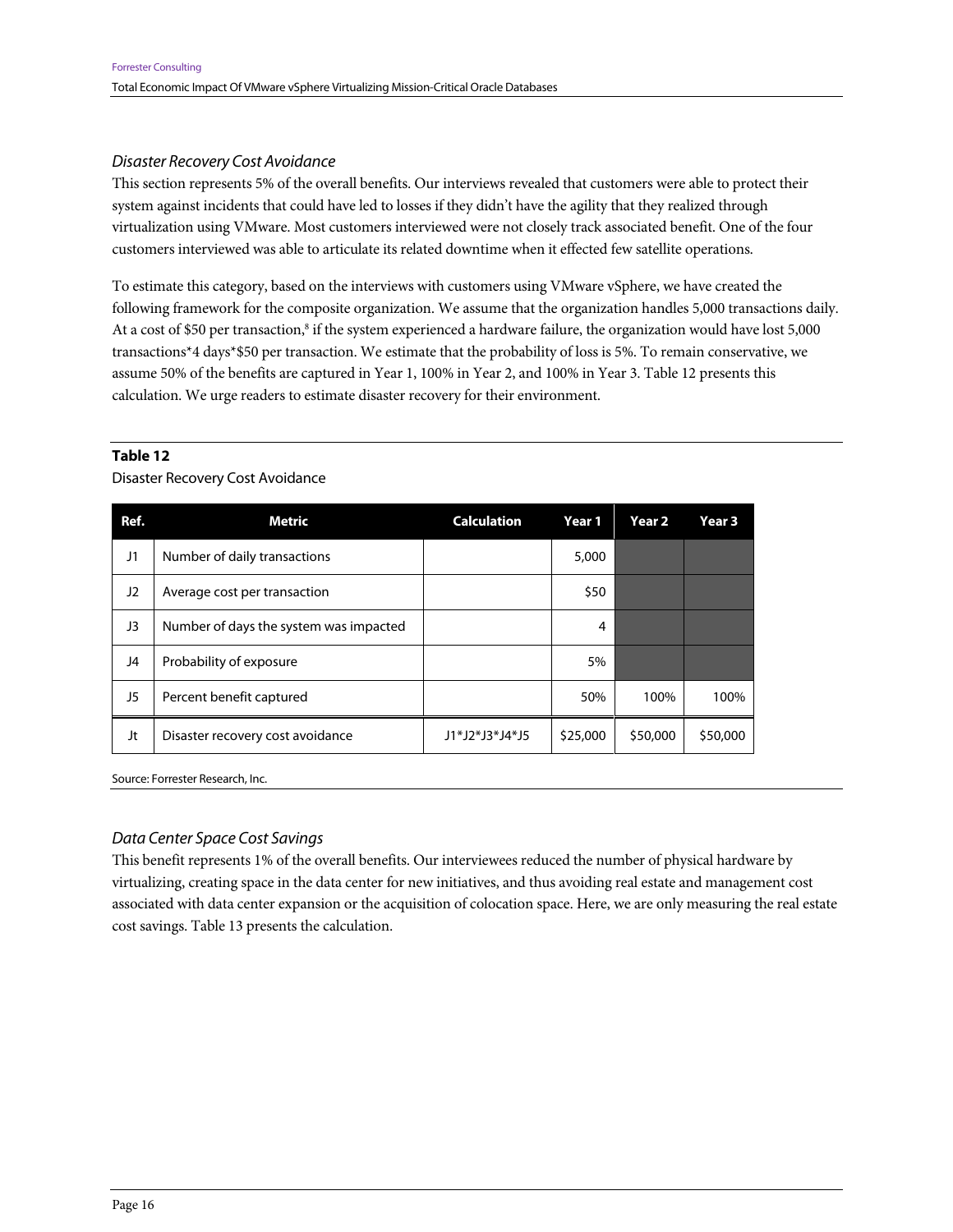#### **Table 13**

Data Center Space Cost Savings

| Ref.           | <b>Metric</b>                               | <b>Calculation</b> | <b>Initial</b> |
|----------------|---------------------------------------------|--------------------|----------------|
| K <sub>1</sub> | Reduction in the number of physical servers | $F2-F3$            | 49             |
| K2             | number of servers per rack                  |                    | 12             |
| K3             | Number of racks eliminated                  | K1/K2              |                |
| K4             | Average square footage per rack             |                    |                |
| K <sub>5</sub> | Average annual cost per square footage      |                    | \$1,000        |
| Kt             | Data center space cost savings              | K3*K4*K5           | \$16,000       |

Source: Forrester Research, Inc.

#### Time-To-Market Benefits

Another benefit that we identified but our customers did not have sufficient data to quantify was the improvement in time-to-market associated with products and services that IT creates for business end users. Forrester has a framework for organizations to measure the impact of this value, presented in Table 14.

#### **Table 14**

Time-To-Market Benefits

| Ref.           | <b>Metric</b>                                                  | <b>Calculation</b>                               |
|----------------|----------------------------------------------------------------|--------------------------------------------------|
| L1             | Number of applications deployed                                |                                                  |
| L2             | Average cost per application deployment                        |                                                  |
| L <sub>3</sub> | Average time-to-deploy (months) — pre-VMware                   |                                                  |
| L4             | Estimated improvement in time-to-deploy (months) — post-VMware |                                                  |
| L5             | Average application ROI — three-year                           |                                                  |
| L <sub>6</sub> | Cost of capital                                                |                                                  |
| Lt             | Reduced application deployment time                            | $((L1*L2)*(1+L5))/3*12-$<br>L3))*((L4*L5)*L6/12) |
|                |                                                                |                                                  |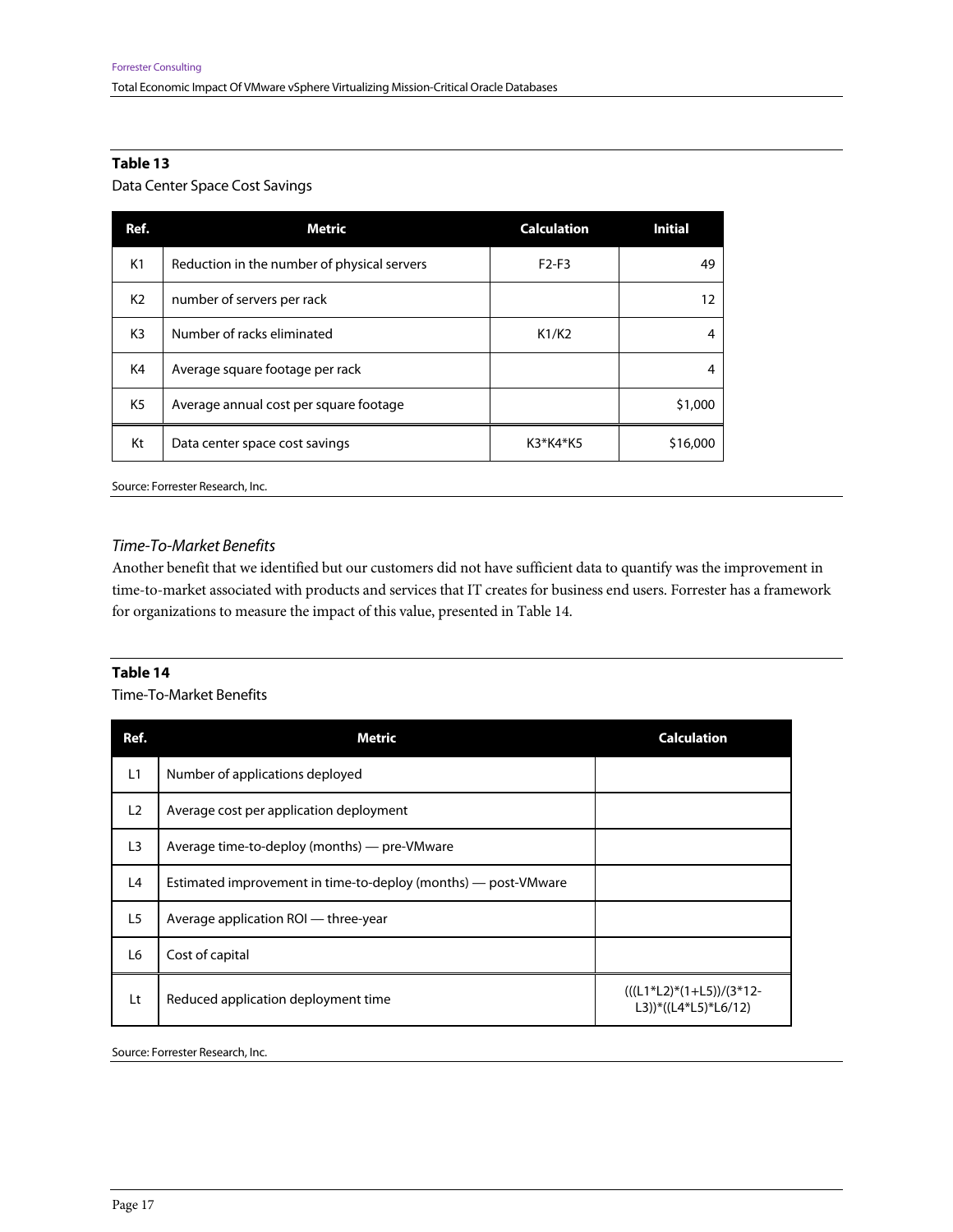#### Reduction In Oracle License Costs

This is one of the two quantifiable benefits that we identified as quantifiable, but we were unable to gather enough information because our interviewees has not implemented any new databases since migrating from physical to virtual. Customers, who purchased Oracle licenses on per CPU basis, explained that if they implemented a new database immediately in the virtual environment, they could save as much as 50% on their total license purchase.

#### Total Benefits

Table 15 summarizes the total quantified benefits of using VMware vSphere to virtualize Oracle databases.

#### **Table 15**

#### Total Benefits — Non-Risk-Adjusted

| <b>Benefits</b>                          | Year 1    | Year 2    | Year 3      | <b>Total</b> | PV          |
|------------------------------------------|-----------|-----------|-------------|--------------|-------------|
| Hardware maintenance cost savings        | \$205,800 | \$274,400 | \$274,400   | \$754,600    | \$620,029   |
| Power and cooling cost savings           | \$157,314 | \$218,141 | \$226,531   | \$601,987    | \$493,491   |
| Reduction in ongoing administrative cost | \$150,000 | \$200,000 | \$200,000   | \$550,000    | \$451,916   |
| Reduced downtime for end users           | \$90,000  | \$120,000 | \$120,000   | \$330,000    | \$271,150   |
| Hardware refresh cost avoidance          |           |           | \$294,000   | \$294,000    | \$220,887   |
| Disaster recovery cost avoidance         | \$25,000  | \$50,000  | \$50,000    | \$125,000    | \$101,615   |
| Data center space cost savings           | \$16,000  |           |             | \$16,000     | \$14,545    |
| Total                                    | \$644,114 | \$862,541 | \$1,164,931 | \$2,671,587  | \$2,173,633 |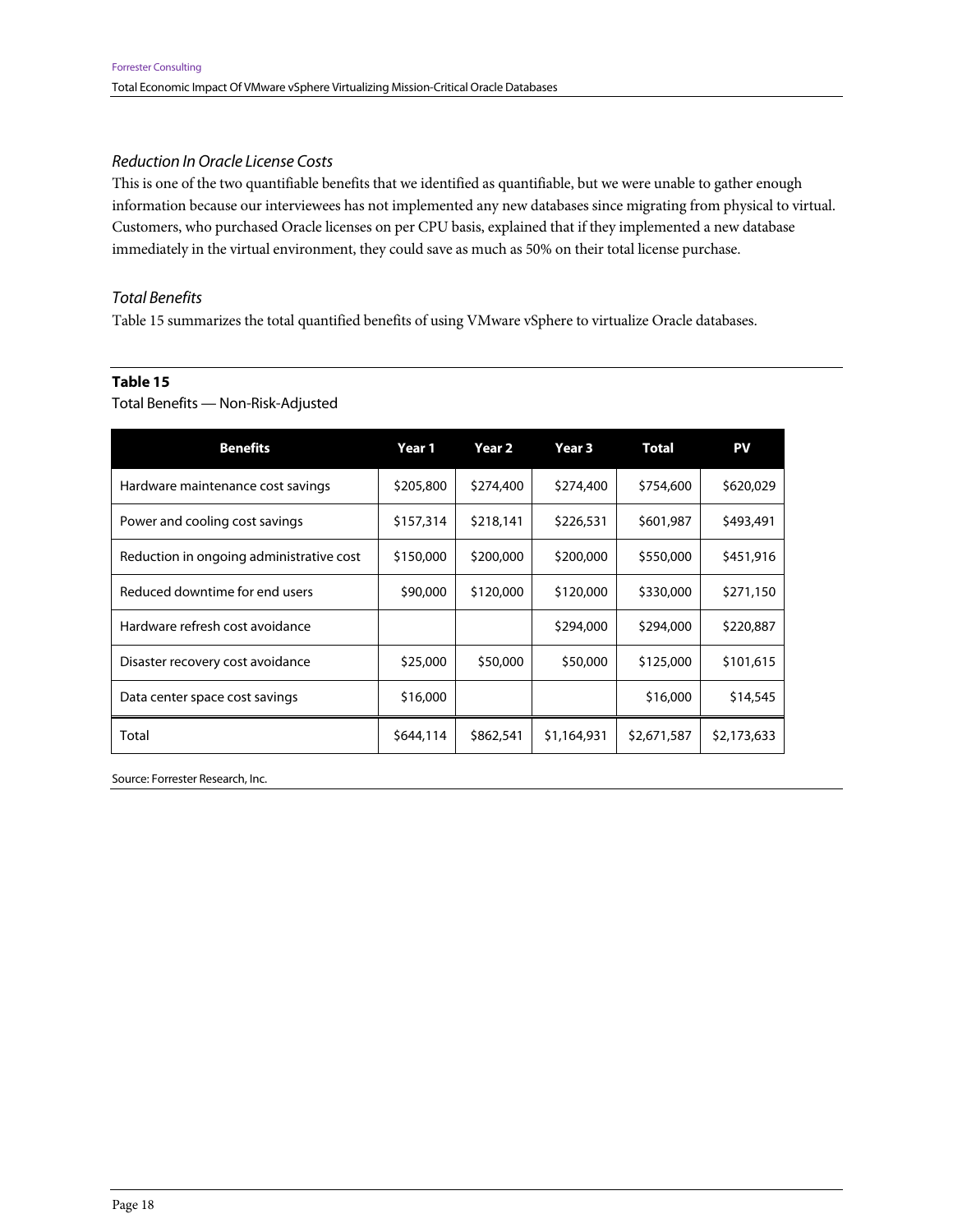

#### **Figure 4**

Total Benefits Breakdown — Non-Risk-Adjusted

# **Flexibility**

Flexibility, as defined by TEI, represents an investment in additional capacity or capability that could be turned into business benefit for some future additional investment. This provides an organization with the "right" or the ability to engage in future initiatives but not the obligation to do so. There are multiple scenarios in which a customer might choose to implement VMware and later realize additional uses and business opportunities. Flexibility would also be quantified when evaluated as part of a specific project (described in more detail in Appendix B).

The composite organization can virtualize newly created databases using the existing framework with small incremental costs.

#### **Risk**

Forrester defines two types of risk associated with this analysis: implementation risk and impact risk. "Implementation risk" is the risk that a proposed investment in vSphere may deviate from the original or expected requirements, resulting in higher costs than anticipated. "Impact risk" refers to the risk that the business or technology needs of the organization may not be met by the investment in vSphere, resulting in lower overall total benefits. The greater the uncertainty, the wider the potential range of outcomes for cost and benefit estimates.

Quantitatively capturing investment and impact risk by directly adjusting the financial estimates results in more meaningful and accurate estimates and a more accurate projection of the ROI. In general, risks affect costs by raising the original estimates, and they affect benefits by reducing the original estimates. The risk-adjusted numbers should be taken as "realistic" expectations, as they represent the expected values considering risk.

The following implementation risks that affect costs are identified as part of this analysis: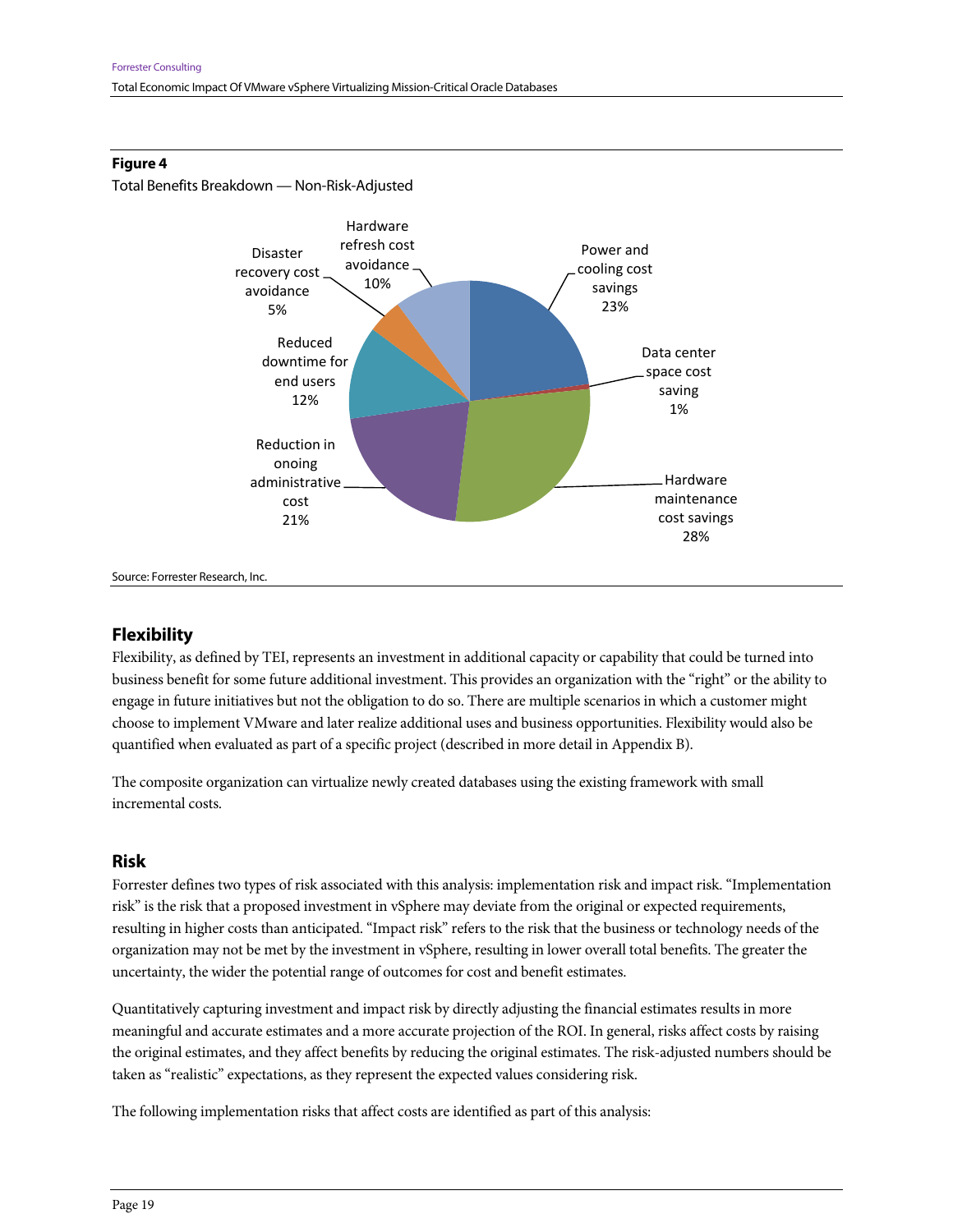- **Planning, testing, and implementation.** Our interviewed customers had previous experience with VMware vSphere. That meant that they had the necessary expertise to quickly and easily virtualize Oracle databases on vSphere. If a reader's organization has no or limited prior experience with virtualization, it will most likely result in a longer rollout period and the possible need for some professional services.
- **Third-party professional services.** Customers interviewed used professional services to create a framework for product rollout and ensure business users' need is also considered. Organizations that may seek greater level of support may experience higher cost, as the professional services involvement will not be limited to proof of concept and high-level support.

The following impact risk that affects benefits is identified as part of the analysis:

 **Disaster recovery cost avoidance.** Some of the customers interviewed measured the cost avoidance associated with disaster recovery. Disaster recovery, while it is important, is a secondary tier benefit, and users are often unaware to measure it. The readers should consider their own environment and the probability of risk.

Table 16 shows the values used to adjust for risk and uncertainty in the cost and benefit estimates. The TEI model uses a triangular distribution method to calculate risk-adjusted values. To construct the distribution, it is necessary to first estimate the low, most likely, and high values that could occur within the current environment. The risk-adjusted value is the mean of the distribution of those points.

| Costs                                       | Low  | <b>Most likely</b> | <b>High</b> | <b>Mean</b> |
|---------------------------------------------|------|--------------------|-------------|-------------|
| Software license and support fees           | 98%  | 100%               | 105%        | 101%        |
| Planning, testing, and implementation costs | 100% | 100%               | 125%        | 108%        |
| Third-party professional services fees      | 100% | 100%               | 125%        | 108%        |
| <b>Benefits</b>                             | Low  | <b>Most likely</b> | <b>High</b> | <b>Mean</b> |
| Power and cooling cost savings              | 90%  | 100%               | 105%        | 98%         |
| Data center space cost savings              | 90%  | 100%               | 105%        | 98%         |
| Hardware and software cost savings          | 80%  | 100%               | 103%        | 94%         |
| Hardware maintenance cost savings           | 80%  | 100%               | 103%        | 94%         |
| Reduction in ongoing administrative cost    | 90%  | 100%               | 105%        | 98%         |
| Reduced downtime for end users              | 80%  | 100%               | 103%        | 94%         |
| Disaster recovery cost avoidance            | 50%  | 100%               | 100%        | 83%         |

#### **Table 16**

Cost And Benefit Risk Adjustments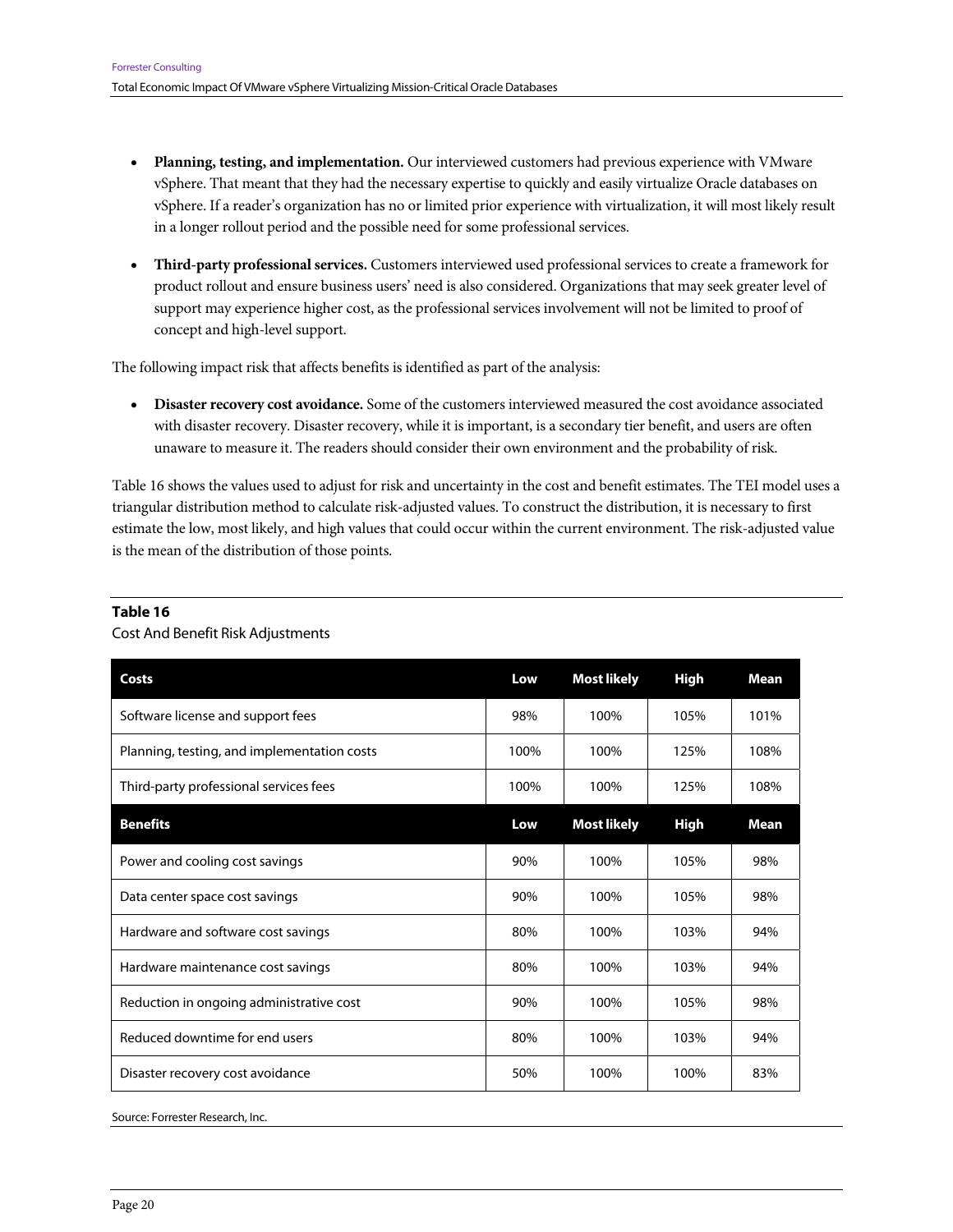Readers are urged to apply their own risk ranges based on their own degree of confidence in the cost and benefit estimates.

# **Financial Summary**

The financial results calculated in the Costs and Benefits sections can be used to determine the ROI, NPV, and payback period for the organization's investment in vSphere. These are shown in Table 17 below.

#### **Table 17**

Cash Flow — Non-Risk-Adjusted

| <b>Categories</b> | <b>Initial</b> | Year 1     | Year <sub>2</sub> | Year <sub>3</sub> | <b>Total</b> | PV          |
|-------------------|----------------|------------|-------------------|-------------------|--------------|-------------|
| Costs             | (5173, 140)    | (510, 488) | (510, 488)        | (510, 488)        | (5204, 604)  | (5199, 222) |
| <b>Benefits</b>   |                | \$644,114  | \$862,541         | \$1,164,931       | \$2,671,587  | \$2,173,633 |
| Net benefits      | (5173, 140)    | \$633,626  | \$852,053         | \$1,154,443       | \$2,466,983  | \$1,974,411 |
| <b>ROI</b>        | 991%           |            |                   |                   |              |             |
| Payback period    | 3 months       |            |                   |                   |              |             |

Source: Forrester Research, Inc.

Table 18 below shows the risk-adjusted ROI, NPV, and payback period values. These values are determined by applying the risk-adjustment values from Table 16 in the Risk section to the cost and benefits numbers in Tables 6 and 15.

#### **Table 18**

Cash Flow — Risk-Adjusted

| <b>Categories</b> | <b>Initial</b> | Year 1     | Year <sub>2</sub> | Year <sub>3</sub> | Total       | PV          |
|-------------------|----------------|------------|-------------------|-------------------|-------------|-------------|
| Costs             | (5184,055)     | (510, 593) | (510, 593)        | (510, 593)        | (5215, 834) | (5210, 398) |
| <b>Benefits</b>   |                | \$615,650  | \$822,015         | \$1,118,357       | \$2,556,021 | \$2,079,273 |
| Net benefits      | (5184,055)     | \$605,057  | \$811,422         | \$1,107,764       | \$2,340,187 | \$1,868,875 |
| <b>ROI</b>        | 888%           |            |                   |                   |             |             |
| Payback period    | 4 months       |            |                   |                   |             |             |
|                   |                |            |                   |                   |             |             |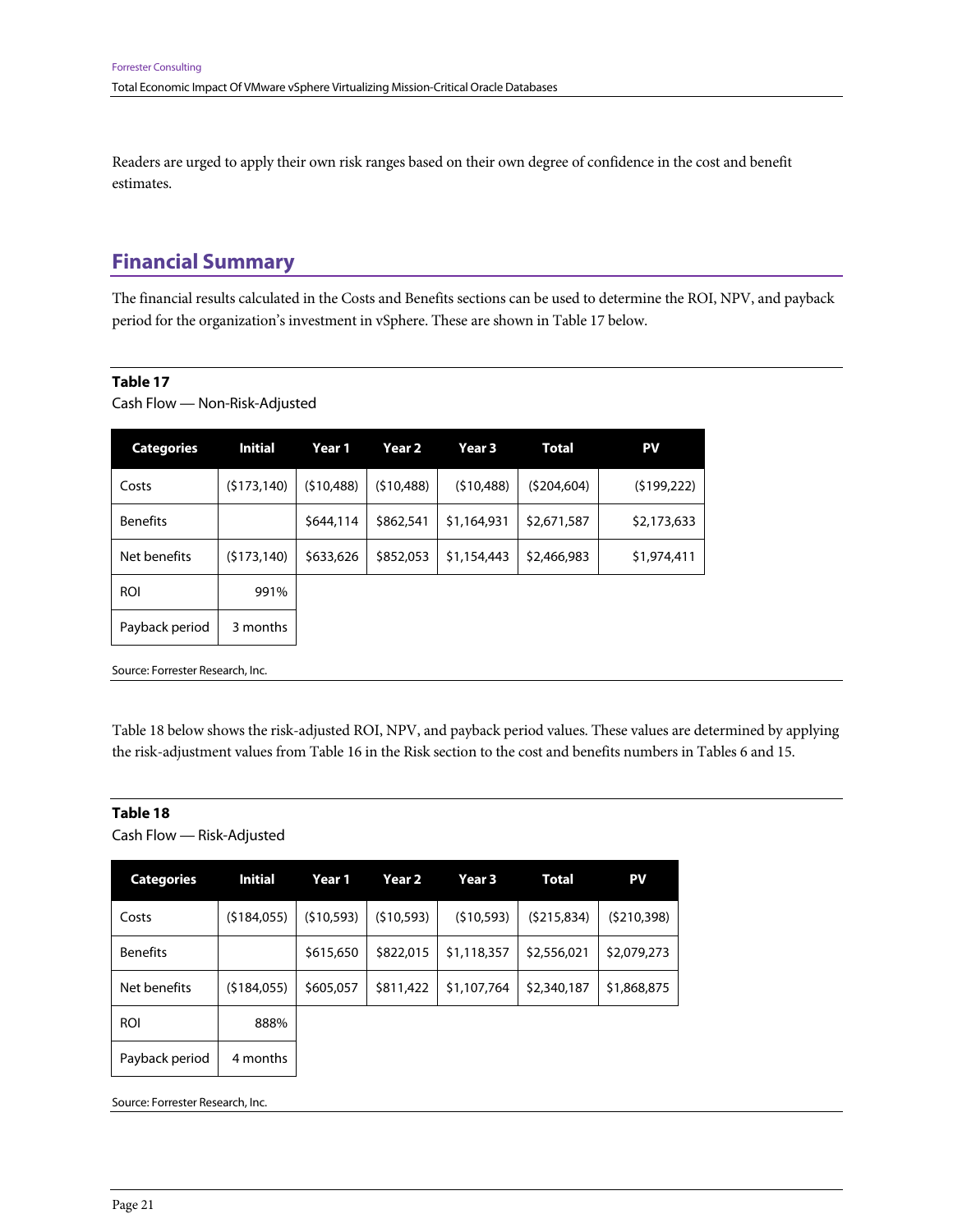# **VMware vSphere: Overview**

According to VMware, vSphere is a complete virtualization platform, with infrastructure services that transform IT hardware into a high-performance shared computing platform and application services that help IT organizations deliver the highest levels of availability, security, and scalability.

#### Open Architecture

VMware offers an open, standards-based approach to virtualization that allows customers to leverage existing tools and infrastructure while adopting next-generation applications. vSphere also includes a comprehensive set of APIs for building tools and solutions that enhance and extend storage, networking, security, and management capabilities.

#### **Figure 5**

vSphere Architecture

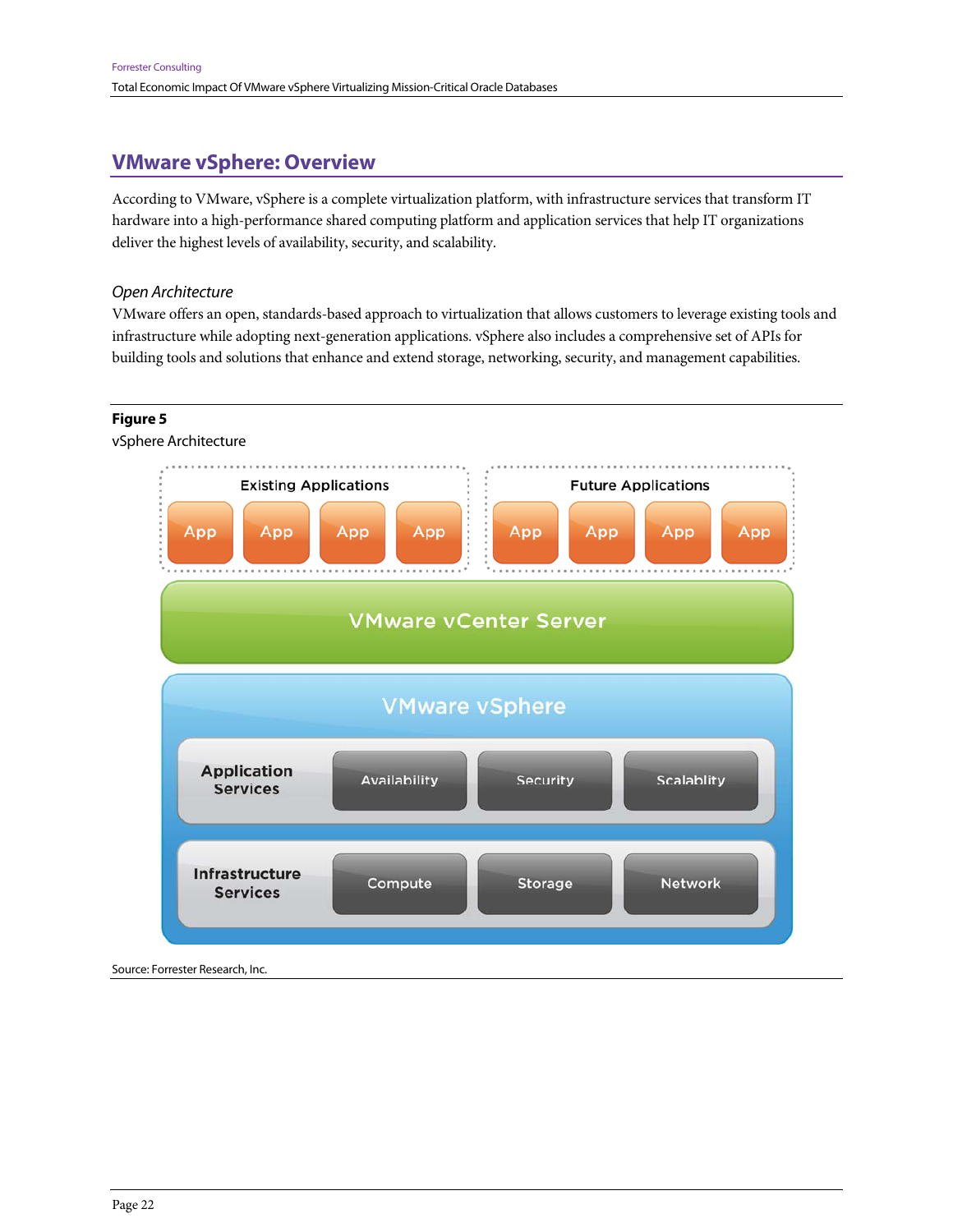# **Appendix A: Composite Organization Description**

For this TEI study, Forrester has created a composite organization to illustrate the quantifiable costs and benefits of implementing VMware vSphere to virtualize Oracle databases. The composite company is intended to represent an organization that had 55 physical servers that housed its Oracle databases and is based on characteristics of the interviewed customers.<sup>9</sup> We assume that the composite organization was able to eliminate 49 servers. Prior to virtualization, the organization had 55 physical servers; after virtualization, the organization reduced its number of physical servers to six. The 49 servers eliminated include six AIX servers and 43 x86 servers.

During the discovery phase, the composite organization allocated 320 man-hours of a VMware administrator, a Linux administrator, and a database administrator to planning, testing, and implementation phase.

In purchasing VMware vSphere, the composite company has the following objectives:

- Reduce power, cooling, and data center real estate as the IT footprint is growing.
- Seek better availability of its business-critical applications and disaster recovery.
- Seek rapid provisioning and aiming to reduce its overall management costs.
- Customers seeking stringent SLA ratios and RPOs.
- Reduce total cost of ownership of its new application acquisition.

For the purpose of the analysis, Forrester assumes that more than 90% of its Oracle databases are virtualized. The organization was comfortable and familiar with virtualization, and they have completed the physical to virtual migration of their back-office applications.

# **Appendix B: Total Economic Impact™ Overview**

Total Economic Impact is a methodology developed by Forrester Research that enhances a company's technology decision-making processes and assists vendors in communicating the value proposition of their products and services to clients. The TEI methodology helps companies demonstrate, justify, and realize the tangible value of IT initiatives to both senior management and other key business stakeholders.

The TEI methodology consists of four components to evaluate investment value: benefits, costs, risks, and flexibility.

#### Benefits

Benefits represent the value delivered to the user organization — IT and/or business units — by the proposed product or project. Often product or project justification exercises focus just on IT cost and cost reduction, leaving little room to analyze the effect of the technology on the entire organization. The TEI methodology and the resulting financial model place equal weight on the measure of benefits and the measure of costs, allowing for a full examination of the effect of the technology on the entire organization. Calculation of benefit estimates involves a clear dialogue with the user organization to understand the specific value that is created. In addition, Forrester also requires that there be a clear line of accountability established between the measurement and justification of benefit estimates after the project has been completed. This ensures that benefit estimates tie back directly to the bottom line.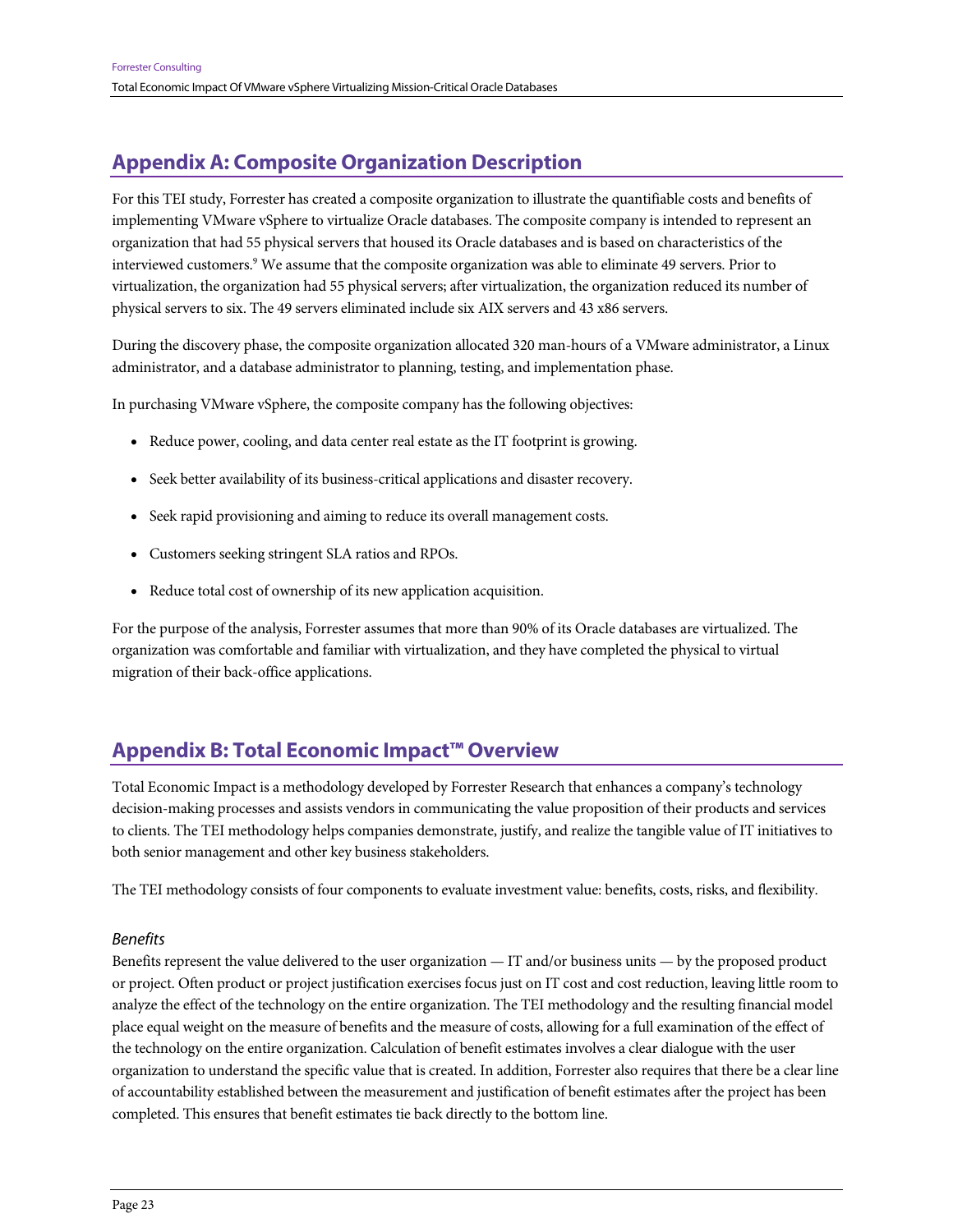#### Costs

Costs represent the investment necessary to capture the value, or benefits, of the proposed project. IT or the business units may incur costs in the form of fully burdened labor, subcontractors, or materials. Costs consider all the investments and expenses necessary to deliver the proposed value. In addition, the cost category within TEI captures any incremental costs over the existing environment for ongoing costs associated with the solution. All costs must be tied to the benefits that are created.

### Risk

Risk measures the uncertainty of benefit and cost estimates contained within the investment. Uncertainty is measured in two ways: 1) the likelihood that the cost and benefit estimates will meet the original projections, and 2) the likelihood that the estimates will be measured and tracked over time. TEI applies a probability density function known as "triangular distribution" to the values entered. At minimum, three values are calculated to estimate the underlying range around each cost and benefit.

### **Flexibility**

Within the TEI methodology, direct benefits represent one part of the investment value. While direct benefits can typically be the primary way to justify a project, Forrester believes that organizations should be able to measure the strategic value of an investment. Flexibility represents the value that can be obtained for some future additional investment building on top of the initial investment already made. For instance, an investment in an enterprisewide upgrade of an office productivity suite can potentially increase standardization (to increase efficiency) and reduce licensing costs. However, an embedded collaboration feature may translate to greater worker productivity if activated. The collaboration can only be used with additional investment in training at some future point in time. However, having the ability to capture that benefit has a present value that can be estimated. The flexibility component of TEI captures that value.

# **Appendix C: Glossary**

**Discount rate:** The interest rate used in cash flow analysis to take into account the time value of money. Although the Federal Reserve Bank sets a discount rate, companies often set a discount rate based on their business and investment environment. Forrester assumes a yearly discount rate of 10% for this analysis. Organizations typically use discount rates between 8% and 16% based on their current environment. Readers are urged to consult their respective organization to determine the most appropriate discount rate to use in their own environment.

**Net present value (NPV):** The present or current value of (discounted) future net cash flows given an interest rate (the discount rate). A positive project NPV normally indicates that the investment should be made, unless other projects have higher NPVs.

**Present value (PV):** The present or current value of (discounted) cost and benefit estimates given at an interest rate (the discount rate). The PV of costs and benefits feed into the total net present value of cash flows.

**Payback period:** The breakeven point for an investment. The point in time at which net benefits (benefits minus costs) equal initial investment or cost.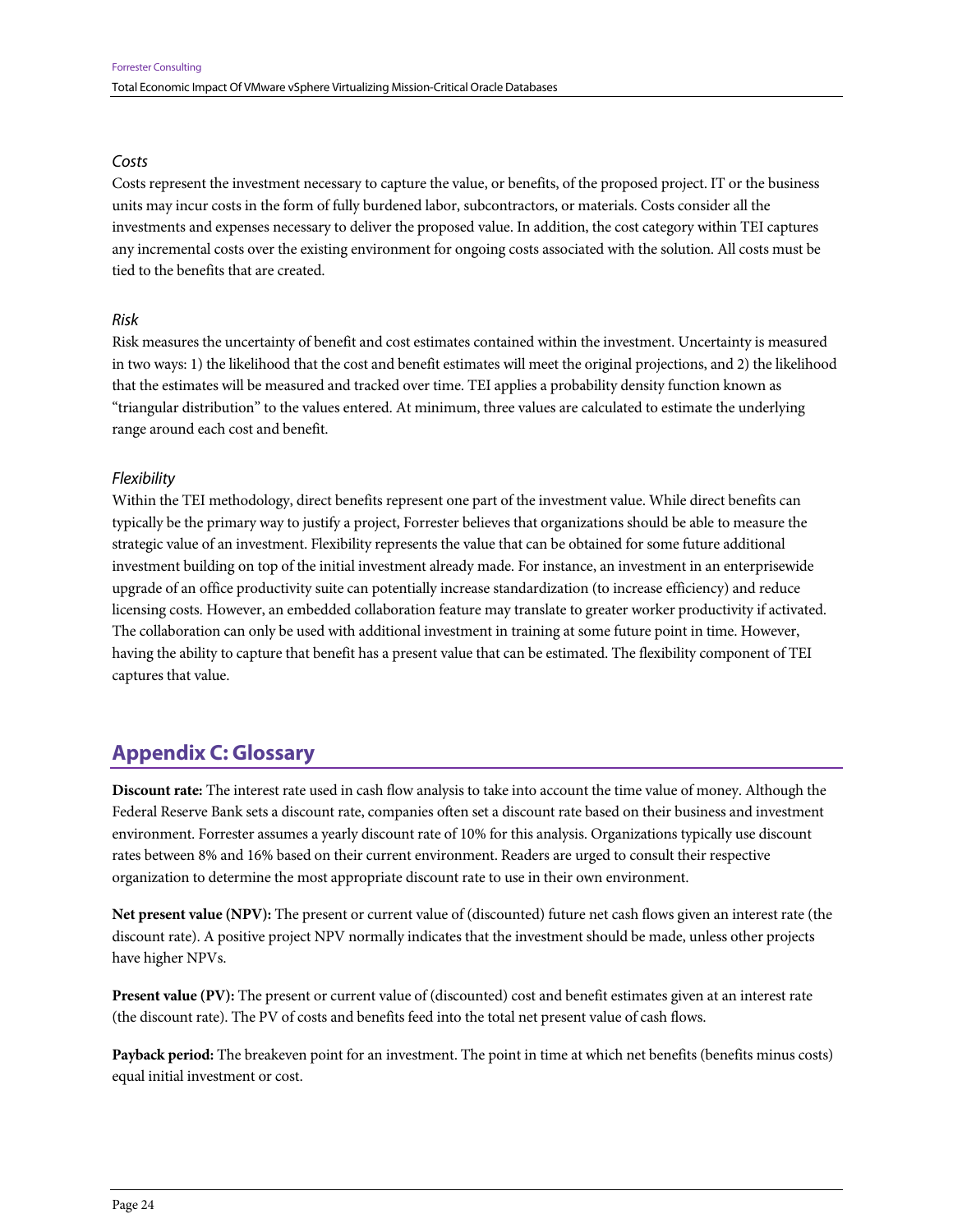**Return on investment (ROI):** A measure of a project's expected return in percentage terms. ROI is calculated by dividing net benefits (benefits minus costs) by costs.

#### A Note On Cash Flow Tables

The following is a note on the cash flow tables used in this study (see the example table below). The initial investment column contains costs incurred at "time 0" or at the beginning of Year 1. Those costs are not discounted. All other cash flows in Years 1 through 3 are discounted using the discount rate (shown in Framework Assumptions section) at the end of the year. Present value (PV) calculations are calculated for each total cost and benefit estimate. Net present value (NPV) calculations are not calculated until the summary tables and are the sum of the initial investment and the discounted cash flows in each year.

#### **Table [Example]**

Example Table

1

|  | Ref. Category Calculation Initial cost Year 1 Year 2 Year 3 Total |  |  |  |
|--|-------------------------------------------------------------------|--|--|--|
|  |                                                                   |  |  |  |

Source: Forrester Research, Inc.

# **Appendix D: Endnotes**

1 Forrester risk-adjusts the summary financial metrics to take into account the potential uncertainty of the cost and benefit estimates. For more information on Risk, please see page16.

2 The pricing and licensing agreement for enterprise-level agreement are outlined in the link below. Readers should contact VMware for most up-to-date pricing information. (http://www.vmware.com/products/vsphere/pricing.html)

<sup>3</sup> This table illustrates a sample calculation for a non-IT user.

4 Readers should note that VMware vSphere 5 licensing is based on the number of physical processor rather than processor cores.

 $^5$  This is an average hourly rate for three different users (a system architect, a VMware engineer, and a database administrator). According to the interviewed organizations, system architects and VMware engineers typically have higher salaries than database administrators. These organizations estimated the following range of fully loaded salaries: \$185,000 to 160,000 for a system architect; \$150,000 to \$130,000 for a VMware engineer; and \$100,000 for a DBA. We have used these numbers to come up with the average fully loaded hourly rate for this group: (185,000/2,080+150,000/2,080+100,000/2,080).

6 The number of hours associated with the third-party professional services investment was primarily derived from discussion with customers interviewed and their explanation of the statement of work associated with this investment.